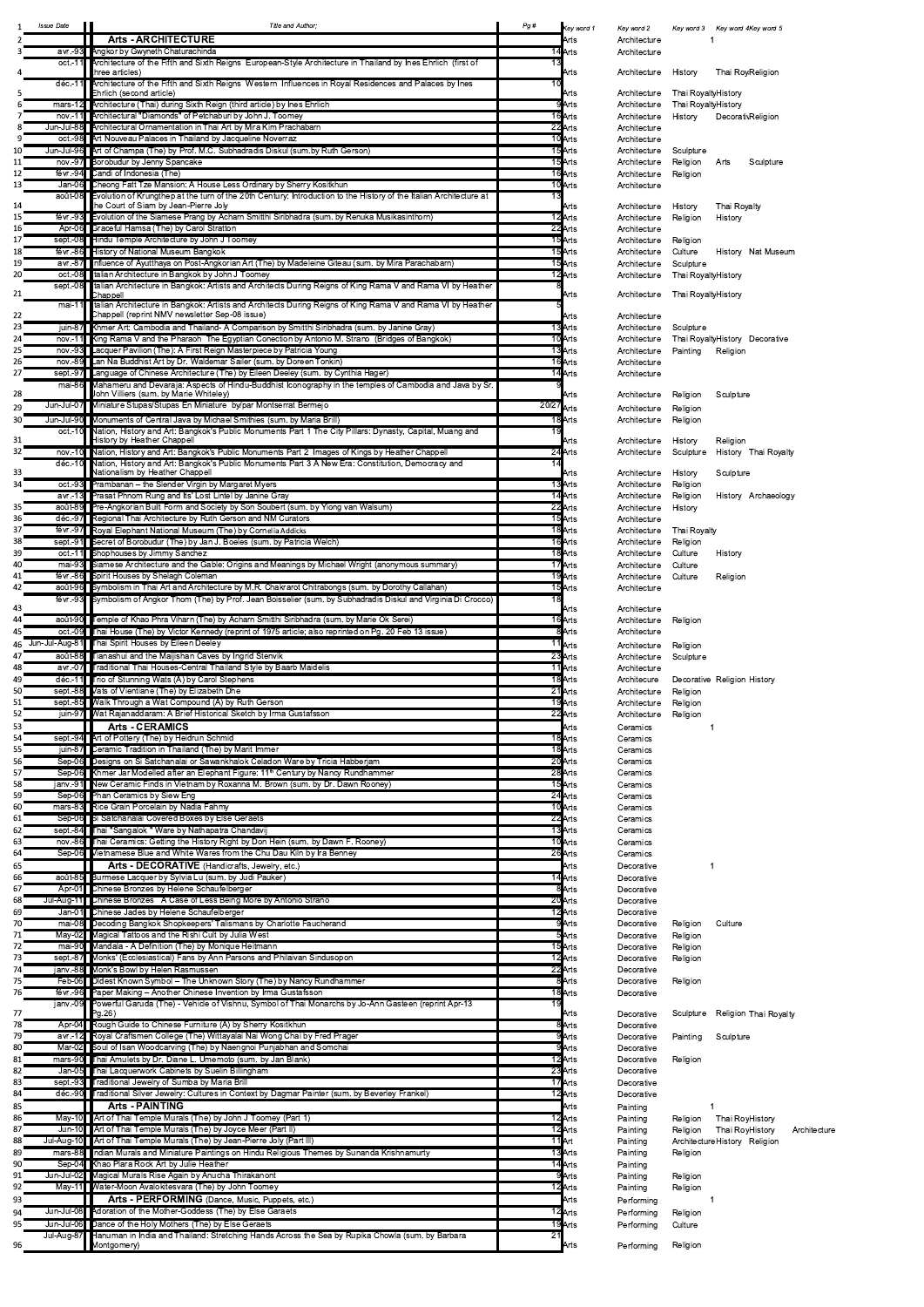| 10 Arts<br>avr.-84 Nang Yai: The Shadow Play of Central Thailand by Mongkol Samransuk<br>janv.-90 Ramakien in Thai Culture (The) by Dacre F.A. Raikes (sum. by Annie Ascot)<br>15 Arts<br>sept.-00 Ramayana: Sita's Story Retold in the Asian Arts (The) by Julie Mehta<br>11 Arts<br>août-00 Sita, Goddess of the Ramayan by Anuje Sirikit<br>13 Arts<br>Nov-02 Siva Dances Through a Millennia of Khmer History, Part I by Julie B. Mehta<br>8Arts<br>8 Arts<br>Siva Dances Through a Millennia of Khmer History, Part II, by Julie B. Mehta<br>$Dec-02$<br>Feb-04 Traditional Music of Thailand by Linda Fullerton<br>8Arts<br><b>Arts - SCULPTURE</b><br>août-99 Apsaras (The) by Else Geraets<br>13 Arts<br>Jun-Jul-96 Art of Champa (The) by Prof. M.C. Subhadradis Diskul (sum. by Ruth Gerson)<br>15 Arts<br>16 Arts<br>sept.-09 Arts of Champa and their Relation to other Asian Cultures by John J. Toomey<br>avr.-82 Bangkok Period (19-20th Cent. AD from Buddhist Art in Thailand) by MC Subhadradis Diskul<br>9Arts<br>déc.-95 Buddha and Bodhisattva Images from Gandhara by Jenny Spancake<br>11 <b>Arts</b><br>mai-88 Buddha Protected by Naga by Jean Boisselier (sum. by Janine Gray)<br>18 Arts<br>15 Arts<br>avr.-11 Buddha Protected by Naga by Jean Boisselier (sum. by Janine Gray) reprint from May 88 issue<br>14 Arts<br>sept.-87 Burmese Nats by Cherie Aung-Khin<br>Apr-01 Chinese Bronzes by Helene Schaufelberger<br>8Arts<br>12 Arts<br>Chinese Jades by Helene Schaufelberger<br>$Jan-01$<br>Churning of the Milk Ocean as Depicted on a Pediment at Prasat Prah Viharn by Eileen Deeley<br>16 Arts<br>$oct.-92$<br>Image of the Woman in Indian Art (Exaltation or Exploitation) by Dr. Diane L. Umemoto (sum. by Jane<br>12<br>$mai-91$<br>Purananada)<br>janv.-87 Ilmages and Furniture of Laotian Sanctuaries (The) by Madeleine Giteau (sum. by Janine Gray)<br>13 Arts<br>mars-95 Ilmages of the Crowned Buddha in S.E. Asia by Jane Purananada<br>10 Arts<br>Influence of Indian Religious Art in Thailand (The) by H.S.H. Prince Subhadradis Diskul (sum. by Sunanda<br>20 Arts<br>avr.-93<br>13 Arts<br>Irradiant Lokesvara of the Bayon Period by Mira Kim Prachabarn<br>$oct.-87$<br>anv.-93 Khmer Art Goes 'Down Under' by Dawn Rooney<br>15 Arts<br>oct.-10 Kinnari (Les) Par Christine le Bihan<br>23 Arts<br>févr.-87 Kuan-Yin by Freda Siu Kuen Kloeppel<br>14 Arts<br>12 Arts<br>févr.-12 Lakulisha: The Iconography of a Tantric Hindu Saint and "Lopuri" Buddhas by John J. Toomey<br>avr.-99 Magnificent Buddha Images of Northern Thailand (The) by Carol Stratton<br>16 Arts<br>sept.-95 Mahayana Votive Tablets by Jane Puranananda<br>13 Arts<br>Jun-Jul-91 Masterpiece or Made Yesterday? by Prof. Jean Boisellier ( trans. by Jane Puranananda)<br>12 Arts<br>10 Arts<br>Millennium of Glory (Khmer Sculpture) by Gail Duggan<br>avr.-98<br>New Interpretation of Khmer Art by Acharn Smitthi Siribhadra (sum. by Eileen Deeley)<br>10 Arts<br>févr.-95<br>Notes on the Bronze Sculpture discovered at Prasat Kamphaeng Yai, Srisaket Province, in May 1998 from<br>12<br>mai-90<br>comments by Prof. J. Boisselier (sum. by Janine Gray)<br>avr.-88 Recent Research on Buddhist Art in Thailand by Dr. Piriya Krairiksh (sum. by Janine Gray)<br>16 Arts<br>nov.-88 Reclining Vishnu Lintel from Prasat Phnom Rung by Subhadradis Diskul (sum. by Janine Gray)<br>21 Arts<br>janv.-88 Refutation of the Theory of Paul Mus on the Image of the Crowned Buddha (A) by Jean Boisselier (sum. by<br>14 Arts<br>avr.-89 Remarks on the Art of N. E. Thailand esp. Dvaravati and Lopburi by Smitthi Siribhadra (sum. by Carolyn<br>14<br>(Young<br>mars-92 Sculpture of Bodh Gaya (The) by Dr. J. Leoshko (sum. by Ruth Gerson)<br>18 Arts<br>mai-92 Shiva Nataraja - The Lord of the Dance by Monique Heitmann<br>21 Arts<br>8Arts<br>Jun-Jul-89 Sukhothai Art from the Inscriptions by Dr. Piriya Krairiksh (sum. by Eileen Deeley)<br>déc.-81 Synbolism of the Reclining Visnu by Mira Kim Prachabarn<br>12 Arts<br>16 Arts<br>août-95 Thai Buddha Images for the Days of the Week by Sharon O'Toole<br>17 Arts<br>avr.-95 Themes in Himalayan Art: Padmasambhava and The Mahasiddhas by Jenny Spancake<br>19 Arts<br>$mars-87$<br>Unusual Anatomy of Ganesh (The): Pahra-Ganet by Barbara Montgomery<br>Oct-04 Who is Indra? by Yukari Mizuochi<br>10 Arts<br><b>Arts - TEXTILES</b><br>12 Arts<br>mars-87 Burmese Textiles by Virginia Di Crocco (sum. by James Di Crocco)<br>11 Arts<br>Aug-06 Care and Treatment of Traditional Textiles (The) by Becky Preslar<br>19 Arts<br>mai-95 Chinese Imperial Robes compiled by Jenny L. Spancake<br>Mar-06 Court Textiles by Elena Giorgetti<br>30 Arts<br>Decorative Motifs in Ancient and Modern Cambodian Textiles by Jennifer Hughes<br>11 Arts<br>Jun-Jul-97<br>Eastern T'ai Textiles - A Comparison of the Textiles of Thailand and Laos by Prof. H. Leedom Lefferts, Jr<br>août-91<br>16<br>(sum. by Virginia M. Di Crocco)<br>Handwoven and Dyed Fabrics of Cambodia by Liz Perry<br>17Arts<br>sept.-96<br>20 Arts<br>sept.-83 Ikat Isarn by Nisa Sheanakul (sum. by Virginia Di Crocco)<br>Jul-Aug-04 In Search of Tai People: Ha Giang – Northern Vietnam by Else Geraets<br>14 Arts<br>In Search of Tai People: the Shan State (Myanmar) by Else Geraets<br>24 Arts<br>$Dec-04$<br>17 Arts<br>avr.-98 Indian Handwoven Textiles by Sunanda Krishnamurty<br>19 Arts<br>Indian Textiles: The Symbolism and Ritual Use by Jasleen Damija (sum. by Dacre Raikes)<br>sept.-92<br>Indonesia Batik - The Magic Cloth by Rosel Hilleken<br>18 Arts<br>oct.-84<br>Indonesian Batik by Silvia Lu (sum. by Nancy Anderson)<br>13 Arts<br>févr.-85<br>18<br>$Oct-12$<br>Indonesian Batik Patterns Influenced by Indian Trade Painted Textiles during the Maritime Trading Era by<br>Yoko Osaki<br>27 Arts<br>Aug-06 Indonesian Textiles by Ira Benney<br>Nov-03 Mudmee of Isaan: Ikat of Northeast Thailand by Jennifer Hughes<br>6Arts<br>mars-07 Natural Dyes in Asian Textiles by Sarah Sutro<br>24 Arts<br>Mar-03 Nghe-An Province of Vietnam: In Search of Tai People by Else Geraets<br>8 Arts<br>Jul-Aug-05 Putting the Text Back into Textiles by Kaye Coleman Rooney<br>7 <b>A</b> rts<br>8Arts<br>Feb-01 Saree - The Indian Traditional Wear by Ritu Ghulati<br>Jan-04 Sipsong Chu Tai: In Search of Tai People by Else Geraets<br>17 Arts<br>Apr-03 Sipsongpanna: In search of Tai People by Else Geraets<br>8Arts<br>Dec-05 Symbolism in Textiles: Is it Important? by Jenny L. Spancake<br>7 <b>I</b> Arts<br>Jun-Jul-98 Tai Buddhist and Animist Textiles by Karen Chunyampin<br>14 Arts<br>$Oct-02$<br>Textile Conservation: Caring for your Textile Collection by Sigrid Piroch<br>6Arts<br>Dec-01 Thai Court Textiles by Julia Galliker d'Aliberti<br>7 <b>A</b> rts<br>18 Arts<br>Thai Textiles by Ardis Willwerth<br>$avr.-85$<br>sept.-88 Thai Textiles by Patricia Cheesman (sum. by Ginny Granger)<br>12 Arts<br><b>CULTURE (Thai and other)</b> (People, Lifestyle, Festivals, etc)<br>déc.-91 Acupuncture by Gabriela Anderson, MD (sum. by Ariane Rodel)<br>13 Culture<br>Jun-Jul-91 Amulets and Charms: Nang Kwak compiled by Mary Brown<br>10 Culture<br>févr.-91 Art of Laos (The) by Acharn Smitthi Siribhadra (sum. by Glenys Clark)<br>17 Culture<br>17 Culture<br>déc.-00 Ayurveda Way (The) by Pallavi Sohonie<br>11 Culture<br>oct.-88 Buddhism in Everyday Life by Roger Welty (sum. by Ruth Gerson)<br>19 Culture<br>Jun-Jul-01 Buddhist Arhats (The) by Ritu Ghulati<br>13 Culture<br>avr.-09 Buddhist Votive Tablets: Summary of the Study Group held during March-April 2003<br>8 Culture<br>mars-11 Bun Phra Wet Scolls Festival (The) by Maria-Beatriz Woodrow<br>20 Culture<br>déc.-86 Candle Light Festival- Loy Krathong (The) by Monique Heitmann<br>13 Culture<br>Jun-Jul-91 Chaleo (The) by Myrtle Ternstrom<br>16 Culture<br>févr.-85 Chinese New Year (The) by Ming Cheng<br>9Culture<br>mars-86 Ching Ming or Cemetery Festival (The) by Chang Yi-Ming<br>8 Culture<br>mai-02 Cowrie Money of Thailand by Fred Pinn<br>9 Culture<br>déc.-98 Cross Cultural Cohesion and the Baba Heritage by Julie Mehta<br>13 Culture<br>févr.-90 Cult of Votive Tablets (The) by M.L. Pattaratorn Chirapravati<br>10 Culture<br>août-08 De la Prehistoire a Nos jours: le Combat de Cogs by Madeleine Flanagan<br>19 Culture<br>mai-96 Did You Know? (Colors of the Day and Haircuts in Thailand) by Sharon O'Toole<br>23 Culture<br>25 Culture<br>déc.-10 Durga Puja: A Bengali Tradition by Else Geraets<br>9Culture<br>May-04 Elements of Thai Gardens by Priscilla Randall<br>oct.-08 Elephants of Thailand (The) by Sandra McAdam<br>17 Culture<br>mai-07 Everywhere to Nowhere by Nidhi Srivastaya Asthana<br>24 Culture<br>195<br>avr.-94 Evolution of the Thai Flag by Bonnie Davis<br>16 Culture<br>196<br>mars-99 Feng Shui by Danielle Wiedmann<br>14 Culture | 98<br>99<br>100<br>101                                                                                                                                                                                                                                   |  |  |
|--------------------------------------------------------------------------------------------------------------------------------------------------------------------------------------------------------------------------------------------------------------------------------------------------------------------------------------------------------------------------------------------------------------------------------------------------------------------------------------------------------------------------------------------------------------------------------------------------------------------------------------------------------------------------------------------------------------------------------------------------------------------------------------------------------------------------------------------------------------------------------------------------------------------------------------------------------------------------------------------------------------------------------------------------------------------------------------------------------------------------------------------------------------------------------------------------------------------------------------------------------------------------------------------------------------------------------------------------------------------------------------------------------------------------------------------------------------------------------------------------------------------------------------------------------------------------------------------------------------------------------------------------------------------------------------------------------------------------------------------------------------------------------------------------------------------------------------------------------------------------------------------------------------------------------------------------------------------------------------------------------------------------------------------------------------------------------------------------------------------------------------------------------------------------------------------------------------------------------------------------------------------------------------------------------------------------------------------------------------------------------------------------------------------------------------------------------------------------------------------------------------------------------------------------------------------------------------------------------------------------------------------------------------------------------------------------------------------------------------------------------------------------------------------------------------------------------------------------------------------------------------------------------------------------------------------------------------------------------------------------------------------------------------------------------------------------------------------------------------------------------------------------------------------------------------------------------------------------------------------------------------------------------------------------------------------------------------------------------------------------------------------------------------------------------------------------------------------------------------------------------------------------------------------------------------------------------------------------------------------------------------------------------------------------------------------------------------------------------------------------------------------------------------------------------------------------------------------------------------------------------------------------------------------------------------------------------------------------------------------------------------------------------------------------------------------------------------------------------------------------------------------------------------------------------------------------------------------------------------------------------------------------------------------------------------------------------------------------------------------------------------------------------------------------------------------------------------------------------------------------------------------------------------------------------------------------------------------------------------------------------------------------------------------------------------------------------------------------------------------------------------------------------------------------------------------------------------------------------------------------------------------------------------------------------------------------------------------------------------------------------------------------------------------------------------------------------------------------------------------------------------------------------------------------------------------------------------------------------------------------------------------------------------------------------------------------------------------------------------------------------------------------------------------------------------------------------------------------------------------------------------------------------------------------------------------------------------------------------------------------------------------------------------------------------------------------------------------------------------------------------------------------------------------------------------------------------------------------------------------------------------------------------------------------------------------------------------------------------------------------------------------------------------------------------------------------------------------------------------------------------------------------------------------------------------------------------------------------------------------------------------------------------------------------------------------------------------------------------------------------------------------------------------------------------------------------------------------------------------------------------------------------------------------------------------------------------------------------------------------------------------------------------------------------------------------------------------------------------------------------------------------------------------------------------------------------------------------------------------------------------------------------------------------------------------------------------------------------------------------------------------------------------------------------------------------------------------------------------------------------------------------------------------------------------------------------------------------------------------------------------------------------------------------------------------------------------------------------------------------------------------------------------------------------------------------------------------------------------------------------------------------------------------------------------------------------------------------------------------------------------------------------------------------------------------------------------------------------------------------------------------------------------------------------------------------------------------------------------------------------------------------------------------------------------------------------------------------------------------------------------------------------------------------------------------------------------------------------------------------------------------------------------------------------------------------------------------------------------------------------------------------------------------------------------------------------------------------------------------------------------------------------------------------------------------------------------------------------------------------------------------------------------------------------------------------------------------------------------------------------------------------------------------------------------------------------------------------------------------------------------------------------------------------------------------------------------------------------------------------------------------------------------------------------------------------------------------------------------------------------------------------|----------------------------------------------------------------------------------------------------------------------------------------------------------------------------------------------------------------------------------------------------------|--|--|
|                                                                                                                                                                                                                                                                                                                                                                                                                                                                                                                                                                                                                                                                                                                                                                                                                                                                                                                                                                                                                                                                                                                                                                                                                                                                                                                                                                                                                                                                                                                                                                                                                                                                                                                                                                                                                                                                                                                                                                                                                                                                                                                                                                                                                                                                                                                                                                                                                                                                                                                                                                                                                                                                                                                                                                                                                                                                                                                                                                                                                                                                                                                                                                                                                                                                                                                                                                                                                                                                                                                                                                                                                                                                                                                                                                                                                                                                                                                                                                                                                                                                                                                                                                                                                                                                                                                                                                                                                                                                                                                                                                                                                                                                                                                                                                                                                                                                                                                                                                                                                                                                                                                                                                                                                                                                                                                                                                                                                                                                                                                                                                                                                                                                                                                                                                                                                                                                                                                                                                                                                                                                                                                                                                                                                                                                                                                                                                                                                                                                                                                                                                                                                                                                                                                                                                                                                                                                                                                                                                                                                                                                                                                                                                                                                                                                                                                                                                                                                                                                                                                                                                                                                                                                                                                                                                                                                                                                                                                                                                                                                                                                                                                                                                                                                                                                                                                                                                                                                                                                                                                                                                                                                                                                                                                                                                                                                                                                                                                                                                                                                    |                                                                                                                                                                                                                                                          |  |  |
|                                                                                                                                                                                                                                                                                                                                                                                                                                                                                                                                                                                                                                                                                                                                                                                                                                                                                                                                                                                                                                                                                                                                                                                                                                                                                                                                                                                                                                                                                                                                                                                                                                                                                                                                                                                                                                                                                                                                                                                                                                                                                                                                                                                                                                                                                                                                                                                                                                                                                                                                                                                                                                                                                                                                                                                                                                                                                                                                                                                                                                                                                                                                                                                                                                                                                                                                                                                                                                                                                                                                                                                                                                                                                                                                                                                                                                                                                                                                                                                                                                                                                                                                                                                                                                                                                                                                                                                                                                                                                                                                                                                                                                                                                                                                                                                                                                                                                                                                                                                                                                                                                                                                                                                                                                                                                                                                                                                                                                                                                                                                                                                                                                                                                                                                                                                                                                                                                                                                                                                                                                                                                                                                                                                                                                                                                                                                                                                                                                                                                                                                                                                                                                                                                                                                                                                                                                                                                                                                                                                                                                                                                                                                                                                                                                                                                                                                                                                                                                                                                                                                                                                                                                                                                                                                                                                                                                                                                                                                                                                                                                                                                                                                                                                                                                                                                                                                                                                                                                                                                                                                                                                                                                                                                                                                                                                                                                                                                                                                                                                                                    |                                                                                                                                                                                                                                                          |  |  |
|                                                                                                                                                                                                                                                                                                                                                                                                                                                                                                                                                                                                                                                                                                                                                                                                                                                                                                                                                                                                                                                                                                                                                                                                                                                                                                                                                                                                                                                                                                                                                                                                                                                                                                                                                                                                                                                                                                                                                                                                                                                                                                                                                                                                                                                                                                                                                                                                                                                                                                                                                                                                                                                                                                                                                                                                                                                                                                                                                                                                                                                                                                                                                                                                                                                                                                                                                                                                                                                                                                                                                                                                                                                                                                                                                                                                                                                                                                                                                                                                                                                                                                                                                                                                                                                                                                                                                                                                                                                                                                                                                                                                                                                                                                                                                                                                                                                                                                                                                                                                                                                                                                                                                                                                                                                                                                                                                                                                                                                                                                                                                                                                                                                                                                                                                                                                                                                                                                                                                                                                                                                                                                                                                                                                                                                                                                                                                                                                                                                                                                                                                                                                                                                                                                                                                                                                                                                                                                                                                                                                                                                                                                                                                                                                                                                                                                                                                                                                                                                                                                                                                                                                                                                                                                                                                                                                                                                                                                                                                                                                                                                                                                                                                                                                                                                                                                                                                                                                                                                                                                                                                                                                                                                                                                                                                                                                                                                                                                                                                                                                                    |                                                                                                                                                                                                                                                          |  |  |
|                                                                                                                                                                                                                                                                                                                                                                                                                                                                                                                                                                                                                                                                                                                                                                                                                                                                                                                                                                                                                                                                                                                                                                                                                                                                                                                                                                                                                                                                                                                                                                                                                                                                                                                                                                                                                                                                                                                                                                                                                                                                                                                                                                                                                                                                                                                                                                                                                                                                                                                                                                                                                                                                                                                                                                                                                                                                                                                                                                                                                                                                                                                                                                                                                                                                                                                                                                                                                                                                                                                                                                                                                                                                                                                                                                                                                                                                                                                                                                                                                                                                                                                                                                                                                                                                                                                                                                                                                                                                                                                                                                                                                                                                                                                                                                                                                                                                                                                                                                                                                                                                                                                                                                                                                                                                                                                                                                                                                                                                                                                                                                                                                                                                                                                                                                                                                                                                                                                                                                                                                                                                                                                                                                                                                                                                                                                                                                                                                                                                                                                                                                                                                                                                                                                                                                                                                                                                                                                                                                                                                                                                                                                                                                                                                                                                                                                                                                                                                                                                                                                                                                                                                                                                                                                                                                                                                                                                                                                                                                                                                                                                                                                                                                                                                                                                                                                                                                                                                                                                                                                                                                                                                                                                                                                                                                                                                                                                                                                                                                                                                    | 102                                                                                                                                                                                                                                                      |  |  |
|                                                                                                                                                                                                                                                                                                                                                                                                                                                                                                                                                                                                                                                                                                                                                                                                                                                                                                                                                                                                                                                                                                                                                                                                                                                                                                                                                                                                                                                                                                                                                                                                                                                                                                                                                                                                                                                                                                                                                                                                                                                                                                                                                                                                                                                                                                                                                                                                                                                                                                                                                                                                                                                                                                                                                                                                                                                                                                                                                                                                                                                                                                                                                                                                                                                                                                                                                                                                                                                                                                                                                                                                                                                                                                                                                                                                                                                                                                                                                                                                                                                                                                                                                                                                                                                                                                                                                                                                                                                                                                                                                                                                                                                                                                                                                                                                                                                                                                                                                                                                                                                                                                                                                                                                                                                                                                                                                                                                                                                                                                                                                                                                                                                                                                                                                                                                                                                                                                                                                                                                                                                                                                                                                                                                                                                                                                                                                                                                                                                                                                                                                                                                                                                                                                                                                                                                                                                                                                                                                                                                                                                                                                                                                                                                                                                                                                                                                                                                                                                                                                                                                                                                                                                                                                                                                                                                                                                                                                                                                                                                                                                                                                                                                                                                                                                                                                                                                                                                                                                                                                                                                                                                                                                                                                                                                                                                                                                                                                                                                                                                                    | 103<br>104                                                                                                                                                                                                                                               |  |  |
|                                                                                                                                                                                                                                                                                                                                                                                                                                                                                                                                                                                                                                                                                                                                                                                                                                                                                                                                                                                                                                                                                                                                                                                                                                                                                                                                                                                                                                                                                                                                                                                                                                                                                                                                                                                                                                                                                                                                                                                                                                                                                                                                                                                                                                                                                                                                                                                                                                                                                                                                                                                                                                                                                                                                                                                                                                                                                                                                                                                                                                                                                                                                                                                                                                                                                                                                                                                                                                                                                                                                                                                                                                                                                                                                                                                                                                                                                                                                                                                                                                                                                                                                                                                                                                                                                                                                                                                                                                                                                                                                                                                                                                                                                                                                                                                                                                                                                                                                                                                                                                                                                                                                                                                                                                                                                                                                                                                                                                                                                                                                                                                                                                                                                                                                                                                                                                                                                                                                                                                                                                                                                                                                                                                                                                                                                                                                                                                                                                                                                                                                                                                                                                                                                                                                                                                                                                                                                                                                                                                                                                                                                                                                                                                                                                                                                                                                                                                                                                                                                                                                                                                                                                                                                                                                                                                                                                                                                                                                                                                                                                                                                                                                                                                                                                                                                                                                                                                                                                                                                                                                                                                                                                                                                                                                                                                                                                                                                                                                                                                                                    | 105                                                                                                                                                                                                                                                      |  |  |
|                                                                                                                                                                                                                                                                                                                                                                                                                                                                                                                                                                                                                                                                                                                                                                                                                                                                                                                                                                                                                                                                                                                                                                                                                                                                                                                                                                                                                                                                                                                                                                                                                                                                                                                                                                                                                                                                                                                                                                                                                                                                                                                                                                                                                                                                                                                                                                                                                                                                                                                                                                                                                                                                                                                                                                                                                                                                                                                                                                                                                                                                                                                                                                                                                                                                                                                                                                                                                                                                                                                                                                                                                                                                                                                                                                                                                                                                                                                                                                                                                                                                                                                                                                                                                                                                                                                                                                                                                                                                                                                                                                                                                                                                                                                                                                                                                                                                                                                                                                                                                                                                                                                                                                                                                                                                                                                                                                                                                                                                                                                                                                                                                                                                                                                                                                                                                                                                                                                                                                                                                                                                                                                                                                                                                                                                                                                                                                                                                                                                                                                                                                                                                                                                                                                                                                                                                                                                                                                                                                                                                                                                                                                                                                                                                                                                                                                                                                                                                                                                                                                                                                                                                                                                                                                                                                                                                                                                                                                                                                                                                                                                                                                                                                                                                                                                                                                                                                                                                                                                                                                                                                                                                                                                                                                                                                                                                                                                                                                                                                                                                    | 106                                                                                                                                                                                                                                                      |  |  |
|                                                                                                                                                                                                                                                                                                                                                                                                                                                                                                                                                                                                                                                                                                                                                                                                                                                                                                                                                                                                                                                                                                                                                                                                                                                                                                                                                                                                                                                                                                                                                                                                                                                                                                                                                                                                                                                                                                                                                                                                                                                                                                                                                                                                                                                                                                                                                                                                                                                                                                                                                                                                                                                                                                                                                                                                                                                                                                                                                                                                                                                                                                                                                                                                                                                                                                                                                                                                                                                                                                                                                                                                                                                                                                                                                                                                                                                                                                                                                                                                                                                                                                                                                                                                                                                                                                                                                                                                                                                                                                                                                                                                                                                                                                                                                                                                                                                                                                                                                                                                                                                                                                                                                                                                                                                                                                                                                                                                                                                                                                                                                                                                                                                                                                                                                                                                                                                                                                                                                                                                                                                                                                                                                                                                                                                                                                                                                                                                                                                                                                                                                                                                                                                                                                                                                                                                                                                                                                                                                                                                                                                                                                                                                                                                                                                                                                                                                                                                                                                                                                                                                                                                                                                                                                                                                                                                                                                                                                                                                                                                                                                                                                                                                                                                                                                                                                                                                                                                                                                                                                                                                                                                                                                                                                                                                                                                                                                                                                                                                                                                                    | 107                                                                                                                                                                                                                                                      |  |  |
|                                                                                                                                                                                                                                                                                                                                                                                                                                                                                                                                                                                                                                                                                                                                                                                                                                                                                                                                                                                                                                                                                                                                                                                                                                                                                                                                                                                                                                                                                                                                                                                                                                                                                                                                                                                                                                                                                                                                                                                                                                                                                                                                                                                                                                                                                                                                                                                                                                                                                                                                                                                                                                                                                                                                                                                                                                                                                                                                                                                                                                                                                                                                                                                                                                                                                                                                                                                                                                                                                                                                                                                                                                                                                                                                                                                                                                                                                                                                                                                                                                                                                                                                                                                                                                                                                                                                                                                                                                                                                                                                                                                                                                                                                                                                                                                                                                                                                                                                                                                                                                                                                                                                                                                                                                                                                                                                                                                                                                                                                                                                                                                                                                                                                                                                                                                                                                                                                                                                                                                                                                                                                                                                                                                                                                                                                                                                                                                                                                                                                                                                                                                                                                                                                                                                                                                                                                                                                                                                                                                                                                                                                                                                                                                                                                                                                                                                                                                                                                                                                                                                                                                                                                                                                                                                                                                                                                                                                                                                                                                                                                                                                                                                                                                                                                                                                                                                                                                                                                                                                                                                                                                                                                                                                                                                                                                                                                                                                                                                                                                                                    | 108                                                                                                                                                                                                                                                      |  |  |
|                                                                                                                                                                                                                                                                                                                                                                                                                                                                                                                                                                                                                                                                                                                                                                                                                                                                                                                                                                                                                                                                                                                                                                                                                                                                                                                                                                                                                                                                                                                                                                                                                                                                                                                                                                                                                                                                                                                                                                                                                                                                                                                                                                                                                                                                                                                                                                                                                                                                                                                                                                                                                                                                                                                                                                                                                                                                                                                                                                                                                                                                                                                                                                                                                                                                                                                                                                                                                                                                                                                                                                                                                                                                                                                                                                                                                                                                                                                                                                                                                                                                                                                                                                                                                                                                                                                                                                                                                                                                                                                                                                                                                                                                                                                                                                                                                                                                                                                                                                                                                                                                                                                                                                                                                                                                                                                                                                                                                                                                                                                                                                                                                                                                                                                                                                                                                                                                                                                                                                                                                                                                                                                                                                                                                                                                                                                                                                                                                                                                                                                                                                                                                                                                                                                                                                                                                                                                                                                                                                                                                                                                                                                                                                                                                                                                                                                                                                                                                                                                                                                                                                                                                                                                                                                                                                                                                                                                                                                                                                                                                                                                                                                                                                                                                                                                                                                                                                                                                                                                                                                                                                                                                                                                                                                                                                                                                                                                                                                                                                                                                    | 109                                                                                                                                                                                                                                                      |  |  |
|                                                                                                                                                                                                                                                                                                                                                                                                                                                                                                                                                                                                                                                                                                                                                                                                                                                                                                                                                                                                                                                                                                                                                                                                                                                                                                                                                                                                                                                                                                                                                                                                                                                                                                                                                                                                                                                                                                                                                                                                                                                                                                                                                                                                                                                                                                                                                                                                                                                                                                                                                                                                                                                                                                                                                                                                                                                                                                                                                                                                                                                                                                                                                                                                                                                                                                                                                                                                                                                                                                                                                                                                                                                                                                                                                                                                                                                                                                                                                                                                                                                                                                                                                                                                                                                                                                                                                                                                                                                                                                                                                                                                                                                                                                                                                                                                                                                                                                                                                                                                                                                                                                                                                                                                                                                                                                                                                                                                                                                                                                                                                                                                                                                                                                                                                                                                                                                                                                                                                                                                                                                                                                                                                                                                                                                                                                                                                                                                                                                                                                                                                                                                                                                                                                                                                                                                                                                                                                                                                                                                                                                                                                                                                                                                                                                                                                                                                                                                                                                                                                                                                                                                                                                                                                                                                                                                                                                                                                                                                                                                                                                                                                                                                                                                                                                                                                                                                                                                                                                                                                                                                                                                                                                                                                                                                                                                                                                                                                                                                                                                                    | 110<br>111                                                                                                                                                                                                                                               |  |  |
|                                                                                                                                                                                                                                                                                                                                                                                                                                                                                                                                                                                                                                                                                                                                                                                                                                                                                                                                                                                                                                                                                                                                                                                                                                                                                                                                                                                                                                                                                                                                                                                                                                                                                                                                                                                                                                                                                                                                                                                                                                                                                                                                                                                                                                                                                                                                                                                                                                                                                                                                                                                                                                                                                                                                                                                                                                                                                                                                                                                                                                                                                                                                                                                                                                                                                                                                                                                                                                                                                                                                                                                                                                                                                                                                                                                                                                                                                                                                                                                                                                                                                                                                                                                                                                                                                                                                                                                                                                                                                                                                                                                                                                                                                                                                                                                                                                                                                                                                                                                                                                                                                                                                                                                                                                                                                                                                                                                                                                                                                                                                                                                                                                                                                                                                                                                                                                                                                                                                                                                                                                                                                                                                                                                                                                                                                                                                                                                                                                                                                                                                                                                                                                                                                                                                                                                                                                                                                                                                                                                                                                                                                                                                                                                                                                                                                                                                                                                                                                                                                                                                                                                                                                                                                                                                                                                                                                                                                                                                                                                                                                                                                                                                                                                                                                                                                                                                                                                                                                                                                                                                                                                                                                                                                                                                                                                                                                                                                                                                                                                                                    | 112                                                                                                                                                                                                                                                      |  |  |
|                                                                                                                                                                                                                                                                                                                                                                                                                                                                                                                                                                                                                                                                                                                                                                                                                                                                                                                                                                                                                                                                                                                                                                                                                                                                                                                                                                                                                                                                                                                                                                                                                                                                                                                                                                                                                                                                                                                                                                                                                                                                                                                                                                                                                                                                                                                                                                                                                                                                                                                                                                                                                                                                                                                                                                                                                                                                                                                                                                                                                                                                                                                                                                                                                                                                                                                                                                                                                                                                                                                                                                                                                                                                                                                                                                                                                                                                                                                                                                                                                                                                                                                                                                                                                                                                                                                                                                                                                                                                                                                                                                                                                                                                                                                                                                                                                                                                                                                                                                                                                                                                                                                                                                                                                                                                                                                                                                                                                                                                                                                                                                                                                                                                                                                                                                                                                                                                                                                                                                                                                                                                                                                                                                                                                                                                                                                                                                                                                                                                                                                                                                                                                                                                                                                                                                                                                                                                                                                                                                                                                                                                                                                                                                                                                                                                                                                                                                                                                                                                                                                                                                                                                                                                                                                                                                                                                                                                                                                                                                                                                                                                                                                                                                                                                                                                                                                                                                                                                                                                                                                                                                                                                                                                                                                                                                                                                                                                                                                                                                                                                    | 113                                                                                                                                                                                                                                                      |  |  |
|                                                                                                                                                                                                                                                                                                                                                                                                                                                                                                                                                                                                                                                                                                                                                                                                                                                                                                                                                                                                                                                                                                                                                                                                                                                                                                                                                                                                                                                                                                                                                                                                                                                                                                                                                                                                                                                                                                                                                                                                                                                                                                                                                                                                                                                                                                                                                                                                                                                                                                                                                                                                                                                                                                                                                                                                                                                                                                                                                                                                                                                                                                                                                                                                                                                                                                                                                                                                                                                                                                                                                                                                                                                                                                                                                                                                                                                                                                                                                                                                                                                                                                                                                                                                                                                                                                                                                                                                                                                                                                                                                                                                                                                                                                                                                                                                                                                                                                                                                                                                                                                                                                                                                                                                                                                                                                                                                                                                                                                                                                                                                                                                                                                                                                                                                                                                                                                                                                                                                                                                                                                                                                                                                                                                                                                                                                                                                                                                                                                                                                                                                                                                                                                                                                                                                                                                                                                                                                                                                                                                                                                                                                                                                                                                                                                                                                                                                                                                                                                                                                                                                                                                                                                                                                                                                                                                                                                                                                                                                                                                                                                                                                                                                                                                                                                                                                                                                                                                                                                                                                                                                                                                                                                                                                                                                                                                                                                                                                                                                                                                                    | 114                                                                                                                                                                                                                                                      |  |  |
|                                                                                                                                                                                                                                                                                                                                                                                                                                                                                                                                                                                                                                                                                                                                                                                                                                                                                                                                                                                                                                                                                                                                                                                                                                                                                                                                                                                                                                                                                                                                                                                                                                                                                                                                                                                                                                                                                                                                                                                                                                                                                                                                                                                                                                                                                                                                                                                                                                                                                                                                                                                                                                                                                                                                                                                                                                                                                                                                                                                                                                                                                                                                                                                                                                                                                                                                                                                                                                                                                                                                                                                                                                                                                                                                                                                                                                                                                                                                                                                                                                                                                                                                                                                                                                                                                                                                                                                                                                                                                                                                                                                                                                                                                                                                                                                                                                                                                                                                                                                                                                                                                                                                                                                                                                                                                                                                                                                                                                                                                                                                                                                                                                                                                                                                                                                                                                                                                                                                                                                                                                                                                                                                                                                                                                                                                                                                                                                                                                                                                                                                                                                                                                                                                                                                                                                                                                                                                                                                                                                                                                                                                                                                                                                                                                                                                                                                                                                                                                                                                                                                                                                                                                                                                                                                                                                                                                                                                                                                                                                                                                                                                                                                                                                                                                                                                                                                                                                                                                                                                                                                                                                                                                                                                                                                                                                                                                                                                                                                                                                                                    | 115                                                                                                                                                                                                                                                      |  |  |
|                                                                                                                                                                                                                                                                                                                                                                                                                                                                                                                                                                                                                                                                                                                                                                                                                                                                                                                                                                                                                                                                                                                                                                                                                                                                                                                                                                                                                                                                                                                                                                                                                                                                                                                                                                                                                                                                                                                                                                                                                                                                                                                                                                                                                                                                                                                                                                                                                                                                                                                                                                                                                                                                                                                                                                                                                                                                                                                                                                                                                                                                                                                                                                                                                                                                                                                                                                                                                                                                                                                                                                                                                                                                                                                                                                                                                                                                                                                                                                                                                                                                                                                                                                                                                                                                                                                                                                                                                                                                                                                                                                                                                                                                                                                                                                                                                                                                                                                                                                                                                                                                                                                                                                                                                                                                                                                                                                                                                                                                                                                                                                                                                                                                                                                                                                                                                                                                                                                                                                                                                                                                                                                                                                                                                                                                                                                                                                                                                                                                                                                                                                                                                                                                                                                                                                                                                                                                                                                                                                                                                                                                                                                                                                                                                                                                                                                                                                                                                                                                                                                                                                                                                                                                                                                                                                                                                                                                                                                                                                                                                                                                                                                                                                                                                                                                                                                                                                                                                                                                                                                                                                                                                                                                                                                                                                                                                                                                                                                                                                                                                    | 116                                                                                                                                                                                                                                                      |  |  |
|                                                                                                                                                                                                                                                                                                                                                                                                                                                                                                                                                                                                                                                                                                                                                                                                                                                                                                                                                                                                                                                                                                                                                                                                                                                                                                                                                                                                                                                                                                                                                                                                                                                                                                                                                                                                                                                                                                                                                                                                                                                                                                                                                                                                                                                                                                                                                                                                                                                                                                                                                                                                                                                                                                                                                                                                                                                                                                                                                                                                                                                                                                                                                                                                                                                                                                                                                                                                                                                                                                                                                                                                                                                                                                                                                                                                                                                                                                                                                                                                                                                                                                                                                                                                                                                                                                                                                                                                                                                                                                                                                                                                                                                                                                                                                                                                                                                                                                                                                                                                                                                                                                                                                                                                                                                                                                                                                                                                                                                                                                                                                                                                                                                                                                                                                                                                                                                                                                                                                                                                                                                                                                                                                                                                                                                                                                                                                                                                                                                                                                                                                                                                                                                                                                                                                                                                                                                                                                                                                                                                                                                                                                                                                                                                                                                                                                                                                                                                                                                                                                                                                                                                                                                                                                                                                                                                                                                                                                                                                                                                                                                                                                                                                                                                                                                                                                                                                                                                                                                                                                                                                                                                                                                                                                                                                                                                                                                                                                                                                                                                                    | 117                                                                                                                                                                                                                                                      |  |  |
|                                                                                                                                                                                                                                                                                                                                                                                                                                                                                                                                                                                                                                                                                                                                                                                                                                                                                                                                                                                                                                                                                                                                                                                                                                                                                                                                                                                                                                                                                                                                                                                                                                                                                                                                                                                                                                                                                                                                                                                                                                                                                                                                                                                                                                                                                                                                                                                                                                                                                                                                                                                                                                                                                                                                                                                                                                                                                                                                                                                                                                                                                                                                                                                                                                                                                                                                                                                                                                                                                                                                                                                                                                                                                                                                                                                                                                                                                                                                                                                                                                                                                                                                                                                                                                                                                                                                                                                                                                                                                                                                                                                                                                                                                                                                                                                                                                                                                                                                                                                                                                                                                                                                                                                                                                                                                                                                                                                                                                                                                                                                                                                                                                                                                                                                                                                                                                                                                                                                                                                                                                                                                                                                                                                                                                                                                                                                                                                                                                                                                                                                                                                                                                                                                                                                                                                                                                                                                                                                                                                                                                                                                                                                                                                                                                                                                                                                                                                                                                                                                                                                                                                                                                                                                                                                                                                                                                                                                                                                                                                                                                                                                                                                                                                                                                                                                                                                                                                                                                                                                                                                                                                                                                                                                                                                                                                                                                                                                                                                                                                                                    | 118                                                                                                                                                                                                                                                      |  |  |
|                                                                                                                                                                                                                                                                                                                                                                                                                                                                                                                                                                                                                                                                                                                                                                                                                                                                                                                                                                                                                                                                                                                                                                                                                                                                                                                                                                                                                                                                                                                                                                                                                                                                                                                                                                                                                                                                                                                                                                                                                                                                                                                                                                                                                                                                                                                                                                                                                                                                                                                                                                                                                                                                                                                                                                                                                                                                                                                                                                                                                                                                                                                                                                                                                                                                                                                                                                                                                                                                                                                                                                                                                                                                                                                                                                                                                                                                                                                                                                                                                                                                                                                                                                                                                                                                                                                                                                                                                                                                                                                                                                                                                                                                                                                                                                                                                                                                                                                                                                                                                                                                                                                                                                                                                                                                                                                                                                                                                                                                                                                                                                                                                                                                                                                                                                                                                                                                                                                                                                                                                                                                                                                                                                                                                                                                                                                                                                                                                                                                                                                                                                                                                                                                                                                                                                                                                                                                                                                                                                                                                                                                                                                                                                                                                                                                                                                                                                                                                                                                                                                                                                                                                                                                                                                                                                                                                                                                                                                                                                                                                                                                                                                                                                                                                                                                                                                                                                                                                                                                                                                                                                                                                                                                                                                                                                                                                                                                                                                                                                                                                    | 119                                                                                                                                                                                                                                                      |  |  |
|                                                                                                                                                                                                                                                                                                                                                                                                                                                                                                                                                                                                                                                                                                                                                                                                                                                                                                                                                                                                                                                                                                                                                                                                                                                                                                                                                                                                                                                                                                                                                                                                                                                                                                                                                                                                                                                                                                                                                                                                                                                                                                                                                                                                                                                                                                                                                                                                                                                                                                                                                                                                                                                                                                                                                                                                                                                                                                                                                                                                                                                                                                                                                                                                                                                                                                                                                                                                                                                                                                                                                                                                                                                                                                                                                                                                                                                                                                                                                                                                                                                                                                                                                                                                                                                                                                                                                                                                                                                                                                                                                                                                                                                                                                                                                                                                                                                                                                                                                                                                                                                                                                                                                                                                                                                                                                                                                                                                                                                                                                                                                                                                                                                                                                                                                                                                                                                                                                                                                                                                                                                                                                                                                                                                                                                                                                                                                                                                                                                                                                                                                                                                                                                                                                                                                                                                                                                                                                                                                                                                                                                                                                                                                                                                                                                                                                                                                                                                                                                                                                                                                                                                                                                                                                                                                                                                                                                                                                                                                                                                                                                                                                                                                                                                                                                                                                                                                                                                                                                                                                                                                                                                                                                                                                                                                                                                                                                                                                                                                                                                                    | 120                                                                                                                                                                                                                                                      |  |  |
|                                                                                                                                                                                                                                                                                                                                                                                                                                                                                                                                                                                                                                                                                                                                                                                                                                                                                                                                                                                                                                                                                                                                                                                                                                                                                                                                                                                                                                                                                                                                                                                                                                                                                                                                                                                                                                                                                                                                                                                                                                                                                                                                                                                                                                                                                                                                                                                                                                                                                                                                                                                                                                                                                                                                                                                                                                                                                                                                                                                                                                                                                                                                                                                                                                                                                                                                                                                                                                                                                                                                                                                                                                                                                                                                                                                                                                                                                                                                                                                                                                                                                                                                                                                                                                                                                                                                                                                                                                                                                                                                                                                                                                                                                                                                                                                                                                                                                                                                                                                                                                                                                                                                                                                                                                                                                                                                                                                                                                                                                                                                                                                                                                                                                                                                                                                                                                                                                                                                                                                                                                                                                                                                                                                                                                                                                                                                                                                                                                                                                                                                                                                                                                                                                                                                                                                                                                                                                                                                                                                                                                                                                                                                                                                                                                                                                                                                                                                                                                                                                                                                                                                                                                                                                                                                                                                                                                                                                                                                                                                                                                                                                                                                                                                                                                                                                                                                                                                                                                                                                                                                                                                                                                                                                                                                                                                                                                                                                                                                                                                                                    | 121                                                                                                                                                                                                                                                      |  |  |
|                                                                                                                                                                                                                                                                                                                                                                                                                                                                                                                                                                                                                                                                                                                                                                                                                                                                                                                                                                                                                                                                                                                                                                                                                                                                                                                                                                                                                                                                                                                                                                                                                                                                                                                                                                                                                                                                                                                                                                                                                                                                                                                                                                                                                                                                                                                                                                                                                                                                                                                                                                                                                                                                                                                                                                                                                                                                                                                                                                                                                                                                                                                                                                                                                                                                                                                                                                                                                                                                                                                                                                                                                                                                                                                                                                                                                                                                                                                                                                                                                                                                                                                                                                                                                                                                                                                                                                                                                                                                                                                                                                                                                                                                                                                                                                                                                                                                                                                                                                                                                                                                                                                                                                                                                                                                                                                                                                                                                                                                                                                                                                                                                                                                                                                                                                                                                                                                                                                                                                                                                                                                                                                                                                                                                                                                                                                                                                                                                                                                                                                                                                                                                                                                                                                                                                                                                                                                                                                                                                                                                                                                                                                                                                                                                                                                                                                                                                                                                                                                                                                                                                                                                                                                                                                                                                                                                                                                                                                                                                                                                                                                                                                                                                                                                                                                                                                                                                                                                                                                                                                                                                                                                                                                                                                                                                                                                                                                                                                                                                                                                    | 122<br>123                                                                                                                                                                                                                                               |  |  |
|                                                                                                                                                                                                                                                                                                                                                                                                                                                                                                                                                                                                                                                                                                                                                                                                                                                                                                                                                                                                                                                                                                                                                                                                                                                                                                                                                                                                                                                                                                                                                                                                                                                                                                                                                                                                                                                                                                                                                                                                                                                                                                                                                                                                                                                                                                                                                                                                                                                                                                                                                                                                                                                                                                                                                                                                                                                                                                                                                                                                                                                                                                                                                                                                                                                                                                                                                                                                                                                                                                                                                                                                                                                                                                                                                                                                                                                                                                                                                                                                                                                                                                                                                                                                                                                                                                                                                                                                                                                                                                                                                                                                                                                                                                                                                                                                                                                                                                                                                                                                                                                                                                                                                                                                                                                                                                                                                                                                                                                                                                                                                                                                                                                                                                                                                                                                                                                                                                                                                                                                                                                                                                                                                                                                                                                                                                                                                                                                                                                                                                                                                                                                                                                                                                                                                                                                                                                                                                                                                                                                                                                                                                                                                                                                                                                                                                                                                                                                                                                                                                                                                                                                                                                                                                                                                                                                                                                                                                                                                                                                                                                                                                                                                                                                                                                                                                                                                                                                                                                                                                                                                                                                                                                                                                                                                                                                                                                                                                                                                                                                                    | 124                                                                                                                                                                                                                                                      |  |  |
|                                                                                                                                                                                                                                                                                                                                                                                                                                                                                                                                                                                                                                                                                                                                                                                                                                                                                                                                                                                                                                                                                                                                                                                                                                                                                                                                                                                                                                                                                                                                                                                                                                                                                                                                                                                                                                                                                                                                                                                                                                                                                                                                                                                                                                                                                                                                                                                                                                                                                                                                                                                                                                                                                                                                                                                                                                                                                                                                                                                                                                                                                                                                                                                                                                                                                                                                                                                                                                                                                                                                                                                                                                                                                                                                                                                                                                                                                                                                                                                                                                                                                                                                                                                                                                                                                                                                                                                                                                                                                                                                                                                                                                                                                                                                                                                                                                                                                                                                                                                                                                                                                                                                                                                                                                                                                                                                                                                                                                                                                                                                                                                                                                                                                                                                                                                                                                                                                                                                                                                                                                                                                                                                                                                                                                                                                                                                                                                                                                                                                                                                                                                                                                                                                                                                                                                                                                                                                                                                                                                                                                                                                                                                                                                                                                                                                                                                                                                                                                                                                                                                                                                                                                                                                                                                                                                                                                                                                                                                                                                                                                                                                                                                                                                                                                                                                                                                                                                                                                                                                                                                                                                                                                                                                                                                                                                                                                                                                                                                                                                                                    | 125                                                                                                                                                                                                                                                      |  |  |
|                                                                                                                                                                                                                                                                                                                                                                                                                                                                                                                                                                                                                                                                                                                                                                                                                                                                                                                                                                                                                                                                                                                                                                                                                                                                                                                                                                                                                                                                                                                                                                                                                                                                                                                                                                                                                                                                                                                                                                                                                                                                                                                                                                                                                                                                                                                                                                                                                                                                                                                                                                                                                                                                                                                                                                                                                                                                                                                                                                                                                                                                                                                                                                                                                                                                                                                                                                                                                                                                                                                                                                                                                                                                                                                                                                                                                                                                                                                                                                                                                                                                                                                                                                                                                                                                                                                                                                                                                                                                                                                                                                                                                                                                                                                                                                                                                                                                                                                                                                                                                                                                                                                                                                                                                                                                                                                                                                                                                                                                                                                                                                                                                                                                                                                                                                                                                                                                                                                                                                                                                                                                                                                                                                                                                                                                                                                                                                                                                                                                                                                                                                                                                                                                                                                                                                                                                                                                                                                                                                                                                                                                                                                                                                                                                                                                                                                                                                                                                                                                                                                                                                                                                                                                                                                                                                                                                                                                                                                                                                                                                                                                                                                                                                                                                                                                                                                                                                                                                                                                                                                                                                                                                                                                                                                                                                                                                                                                                                                                                                                                                    | 126                                                                                                                                                                                                                                                      |  |  |
|                                                                                                                                                                                                                                                                                                                                                                                                                                                                                                                                                                                                                                                                                                                                                                                                                                                                                                                                                                                                                                                                                                                                                                                                                                                                                                                                                                                                                                                                                                                                                                                                                                                                                                                                                                                                                                                                                                                                                                                                                                                                                                                                                                                                                                                                                                                                                                                                                                                                                                                                                                                                                                                                                                                                                                                                                                                                                                                                                                                                                                                                                                                                                                                                                                                                                                                                                                                                                                                                                                                                                                                                                                                                                                                                                                                                                                                                                                                                                                                                                                                                                                                                                                                                                                                                                                                                                                                                                                                                                                                                                                                                                                                                                                                                                                                                                                                                                                                                                                                                                                                                                                                                                                                                                                                                                                                                                                                                                                                                                                                                                                                                                                                                                                                                                                                                                                                                                                                                                                                                                                                                                                                                                                                                                                                                                                                                                                                                                                                                                                                                                                                                                                                                                                                                                                                                                                                                                                                                                                                                                                                                                                                                                                                                                                                                                                                                                                                                                                                                                                                                                                                                                                                                                                                                                                                                                                                                                                                                                                                                                                                                                                                                                                                                                                                                                                                                                                                                                                                                                                                                                                                                                                                                                                                                                                                                                                                                                                                                                                                                                    | 127                                                                                                                                                                                                                                                      |  |  |
|                                                                                                                                                                                                                                                                                                                                                                                                                                                                                                                                                                                                                                                                                                                                                                                                                                                                                                                                                                                                                                                                                                                                                                                                                                                                                                                                                                                                                                                                                                                                                                                                                                                                                                                                                                                                                                                                                                                                                                                                                                                                                                                                                                                                                                                                                                                                                                                                                                                                                                                                                                                                                                                                                                                                                                                                                                                                                                                                                                                                                                                                                                                                                                                                                                                                                                                                                                                                                                                                                                                                                                                                                                                                                                                                                                                                                                                                                                                                                                                                                                                                                                                                                                                                                                                                                                                                                                                                                                                                                                                                                                                                                                                                                                                                                                                                                                                                                                                                                                                                                                                                                                                                                                                                                                                                                                                                                                                                                                                                                                                                                                                                                                                                                                                                                                                                                                                                                                                                                                                                                                                                                                                                                                                                                                                                                                                                                                                                                                                                                                                                                                                                                                                                                                                                                                                                                                                                                                                                                                                                                                                                                                                                                                                                                                                                                                                                                                                                                                                                                                                                                                                                                                                                                                                                                                                                                                                                                                                                                                                                                                                                                                                                                                                                                                                                                                                                                                                                                                                                                                                                                                                                                                                                                                                                                                                                                                                                                                                                                                                                                    | 128                                                                                                                                                                                                                                                      |  |  |
|                                                                                                                                                                                                                                                                                                                                                                                                                                                                                                                                                                                                                                                                                                                                                                                                                                                                                                                                                                                                                                                                                                                                                                                                                                                                                                                                                                                                                                                                                                                                                                                                                                                                                                                                                                                                                                                                                                                                                                                                                                                                                                                                                                                                                                                                                                                                                                                                                                                                                                                                                                                                                                                                                                                                                                                                                                                                                                                                                                                                                                                                                                                                                                                                                                                                                                                                                                                                                                                                                                                                                                                                                                                                                                                                                                                                                                                                                                                                                                                                                                                                                                                                                                                                                                                                                                                                                                                                                                                                                                                                                                                                                                                                                                                                                                                                                                                                                                                                                                                                                                                                                                                                                                                                                                                                                                                                                                                                                                                                                                                                                                                                                                                                                                                                                                                                                                                                                                                                                                                                                                                                                                                                                                                                                                                                                                                                                                                                                                                                                                                                                                                                                                                                                                                                                                                                                                                                                                                                                                                                                                                                                                                                                                                                                                                                                                                                                                                                                                                                                                                                                                                                                                                                                                                                                                                                                                                                                                                                                                                                                                                                                                                                                                                                                                                                                                                                                                                                                                                                                                                                                                                                                                                                                                                                                                                                                                                                                                                                                                                                                    | 129<br>130                                                                                                                                                                                                                                               |  |  |
|                                                                                                                                                                                                                                                                                                                                                                                                                                                                                                                                                                                                                                                                                                                                                                                                                                                                                                                                                                                                                                                                                                                                                                                                                                                                                                                                                                                                                                                                                                                                                                                                                                                                                                                                                                                                                                                                                                                                                                                                                                                                                                                                                                                                                                                                                                                                                                                                                                                                                                                                                                                                                                                                                                                                                                                                                                                                                                                                                                                                                                                                                                                                                                                                                                                                                                                                                                                                                                                                                                                                                                                                                                                                                                                                                                                                                                                                                                                                                                                                                                                                                                                                                                                                                                                                                                                                                                                                                                                                                                                                                                                                                                                                                                                                                                                                                                                                                                                                                                                                                                                                                                                                                                                                                                                                                                                                                                                                                                                                                                                                                                                                                                                                                                                                                                                                                                                                                                                                                                                                                                                                                                                                                                                                                                                                                                                                                                                                                                                                                                                                                                                                                                                                                                                                                                                                                                                                                                                                                                                                                                                                                                                                                                                                                                                                                                                                                                                                                                                                                                                                                                                                                                                                                                                                                                                                                                                                                                                                                                                                                                                                                                                                                                                                                                                                                                                                                                                                                                                                                                                                                                                                                                                                                                                                                                                                                                                                                                                                                                                                                    |                                                                                                                                                                                                                                                          |  |  |
|                                                                                                                                                                                                                                                                                                                                                                                                                                                                                                                                                                                                                                                                                                                                                                                                                                                                                                                                                                                                                                                                                                                                                                                                                                                                                                                                                                                                                                                                                                                                                                                                                                                                                                                                                                                                                                                                                                                                                                                                                                                                                                                                                                                                                                                                                                                                                                                                                                                                                                                                                                                                                                                                                                                                                                                                                                                                                                                                                                                                                                                                                                                                                                                                                                                                                                                                                                                                                                                                                                                                                                                                                                                                                                                                                                                                                                                                                                                                                                                                                                                                                                                                                                                                                                                                                                                                                                                                                                                                                                                                                                                                                                                                                                                                                                                                                                                                                                                                                                                                                                                                                                                                                                                                                                                                                                                                                                                                                                                                                                                                                                                                                                                                                                                                                                                                                                                                                                                                                                                                                                                                                                                                                                                                                                                                                                                                                                                                                                                                                                                                                                                                                                                                                                                                                                                                                                                                                                                                                                                                                                                                                                                                                                                                                                                                                                                                                                                                                                                                                                                                                                                                                                                                                                                                                                                                                                                                                                                                                                                                                                                                                                                                                                                                                                                                                                                                                                                                                                                                                                                                                                                                                                                                                                                                                                                                                                                                                                                                                                                                                    | 131                                                                                                                                                                                                                                                      |  |  |
|                                                                                                                                                                                                                                                                                                                                                                                                                                                                                                                                                                                                                                                                                                                                                                                                                                                                                                                                                                                                                                                                                                                                                                                                                                                                                                                                                                                                                                                                                                                                                                                                                                                                                                                                                                                                                                                                                                                                                                                                                                                                                                                                                                                                                                                                                                                                                                                                                                                                                                                                                                                                                                                                                                                                                                                                                                                                                                                                                                                                                                                                                                                                                                                                                                                                                                                                                                                                                                                                                                                                                                                                                                                                                                                                                                                                                                                                                                                                                                                                                                                                                                                                                                                                                                                                                                                                                                                                                                                                                                                                                                                                                                                                                                                                                                                                                                                                                                                                                                                                                                                                                                                                                                                                                                                                                                                                                                                                                                                                                                                                                                                                                                                                                                                                                                                                                                                                                                                                                                                                                                                                                                                                                                                                                                                                                                                                                                                                                                                                                                                                                                                                                                                                                                                                                                                                                                                                                                                                                                                                                                                                                                                                                                                                                                                                                                                                                                                                                                                                                                                                                                                                                                                                                                                                                                                                                                                                                                                                                                                                                                                                                                                                                                                                                                                                                                                                                                                                                                                                                                                                                                                                                                                                                                                                                                                                                                                                                                                                                                                                                    | 132                                                                                                                                                                                                                                                      |  |  |
|                                                                                                                                                                                                                                                                                                                                                                                                                                                                                                                                                                                                                                                                                                                                                                                                                                                                                                                                                                                                                                                                                                                                                                                                                                                                                                                                                                                                                                                                                                                                                                                                                                                                                                                                                                                                                                                                                                                                                                                                                                                                                                                                                                                                                                                                                                                                                                                                                                                                                                                                                                                                                                                                                                                                                                                                                                                                                                                                                                                                                                                                                                                                                                                                                                                                                                                                                                                                                                                                                                                                                                                                                                                                                                                                                                                                                                                                                                                                                                                                                                                                                                                                                                                                                                                                                                                                                                                                                                                                                                                                                                                                                                                                                                                                                                                                                                                                                                                                                                                                                                                                                                                                                                                                                                                                                                                                                                                                                                                                                                                                                                                                                                                                                                                                                                                                                                                                                                                                                                                                                                                                                                                                                                                                                                                                                                                                                                                                                                                                                                                                                                                                                                                                                                                                                                                                                                                                                                                                                                                                                                                                                                                                                                                                                                                                                                                                                                                                                                                                                                                                                                                                                                                                                                                                                                                                                                                                                                                                                                                                                                                                                                                                                                                                                                                                                                                                                                                                                                                                                                                                                                                                                                                                                                                                                                                                                                                                                                                                                                                                                    | 133<br>134                                                                                                                                                                                                                                               |  |  |
|                                                                                                                                                                                                                                                                                                                                                                                                                                                                                                                                                                                                                                                                                                                                                                                                                                                                                                                                                                                                                                                                                                                                                                                                                                                                                                                                                                                                                                                                                                                                                                                                                                                                                                                                                                                                                                                                                                                                                                                                                                                                                                                                                                                                                                                                                                                                                                                                                                                                                                                                                                                                                                                                                                                                                                                                                                                                                                                                                                                                                                                                                                                                                                                                                                                                                                                                                                                                                                                                                                                                                                                                                                                                                                                                                                                                                                                                                                                                                                                                                                                                                                                                                                                                                                                                                                                                                                                                                                                                                                                                                                                                                                                                                                                                                                                                                                                                                                                                                                                                                                                                                                                                                                                                                                                                                                                                                                                                                                                                                                                                                                                                                                                                                                                                                                                                                                                                                                                                                                                                                                                                                                                                                                                                                                                                                                                                                                                                                                                                                                                                                                                                                                                                                                                                                                                                                                                                                                                                                                                                                                                                                                                                                                                                                                                                                                                                                                                                                                                                                                                                                                                                                                                                                                                                                                                                                                                                                                                                                                                                                                                                                                                                                                                                                                                                                                                                                                                                                                                                                                                                                                                                                                                                                                                                                                                                                                                                                                                                                                                                                    |                                                                                                                                                                                                                                                          |  |  |
|                                                                                                                                                                                                                                                                                                                                                                                                                                                                                                                                                                                                                                                                                                                                                                                                                                                                                                                                                                                                                                                                                                                                                                                                                                                                                                                                                                                                                                                                                                                                                                                                                                                                                                                                                                                                                                                                                                                                                                                                                                                                                                                                                                                                                                                                                                                                                                                                                                                                                                                                                                                                                                                                                                                                                                                                                                                                                                                                                                                                                                                                                                                                                                                                                                                                                                                                                                                                                                                                                                                                                                                                                                                                                                                                                                                                                                                                                                                                                                                                                                                                                                                                                                                                                                                                                                                                                                                                                                                                                                                                                                                                                                                                                                                                                                                                                                                                                                                                                                                                                                                                                                                                                                                                                                                                                                                                                                                                                                                                                                                                                                                                                                                                                                                                                                                                                                                                                                                                                                                                                                                                                                                                                                                                                                                                                                                                                                                                                                                                                                                                                                                                                                                                                                                                                                                                                                                                                                                                                                                                                                                                                                                                                                                                                                                                                                                                                                                                                                                                                                                                                                                                                                                                                                                                                                                                                                                                                                                                                                                                                                                                                                                                                                                                                                                                                                                                                                                                                                                                                                                                                                                                                                                                                                                                                                                                                                                                                                                                                                                                                    | 135                                                                                                                                                                                                                                                      |  |  |
|                                                                                                                                                                                                                                                                                                                                                                                                                                                                                                                                                                                                                                                                                                                                                                                                                                                                                                                                                                                                                                                                                                                                                                                                                                                                                                                                                                                                                                                                                                                                                                                                                                                                                                                                                                                                                                                                                                                                                                                                                                                                                                                                                                                                                                                                                                                                                                                                                                                                                                                                                                                                                                                                                                                                                                                                                                                                                                                                                                                                                                                                                                                                                                                                                                                                                                                                                                                                                                                                                                                                                                                                                                                                                                                                                                                                                                                                                                                                                                                                                                                                                                                                                                                                                                                                                                                                                                                                                                                                                                                                                                                                                                                                                                                                                                                                                                                                                                                                                                                                                                                                                                                                                                                                                                                                                                                                                                                                                                                                                                                                                                                                                                                                                                                                                                                                                                                                                                                                                                                                                                                                                                                                                                                                                                                                                                                                                                                                                                                                                                                                                                                                                                                                                                                                                                                                                                                                                                                                                                                                                                                                                                                                                                                                                                                                                                                                                                                                                                                                                                                                                                                                                                                                                                                                                                                                                                                                                                                                                                                                                                                                                                                                                                                                                                                                                                                                                                                                                                                                                                                                                                                                                                                                                                                                                                                                                                                                                                                                                                                                                    | 136                                                                                                                                                                                                                                                      |  |  |
|                                                                                                                                                                                                                                                                                                                                                                                                                                                                                                                                                                                                                                                                                                                                                                                                                                                                                                                                                                                                                                                                                                                                                                                                                                                                                                                                                                                                                                                                                                                                                                                                                                                                                                                                                                                                                                                                                                                                                                                                                                                                                                                                                                                                                                                                                                                                                                                                                                                                                                                                                                                                                                                                                                                                                                                                                                                                                                                                                                                                                                                                                                                                                                                                                                                                                                                                                                                                                                                                                                                                                                                                                                                                                                                                                                                                                                                                                                                                                                                                                                                                                                                                                                                                                                                                                                                                                                                                                                                                                                                                                                                                                                                                                                                                                                                                                                                                                                                                                                                                                                                                                                                                                                                                                                                                                                                                                                                                                                                                                                                                                                                                                                                                                                                                                                                                                                                                                                                                                                                                                                                                                                                                                                                                                                                                                                                                                                                                                                                                                                                                                                                                                                                                                                                                                                                                                                                                                                                                                                                                                                                                                                                                                                                                                                                                                                                                                                                                                                                                                                                                                                                                                                                                                                                                                                                                                                                                                                                                                                                                                                                                                                                                                                                                                                                                                                                                                                                                                                                                                                                                                                                                                                                                                                                                                                                                                                                                                                                                                                                                                    | 137                                                                                                                                                                                                                                                      |  |  |
|                                                                                                                                                                                                                                                                                                                                                                                                                                                                                                                                                                                                                                                                                                                                                                                                                                                                                                                                                                                                                                                                                                                                                                                                                                                                                                                                                                                                                                                                                                                                                                                                                                                                                                                                                                                                                                                                                                                                                                                                                                                                                                                                                                                                                                                                                                                                                                                                                                                                                                                                                                                                                                                                                                                                                                                                                                                                                                                                                                                                                                                                                                                                                                                                                                                                                                                                                                                                                                                                                                                                                                                                                                                                                                                                                                                                                                                                                                                                                                                                                                                                                                                                                                                                                                                                                                                                                                                                                                                                                                                                                                                                                                                                                                                                                                                                                                                                                                                                                                                                                                                                                                                                                                                                                                                                                                                                                                                                                                                                                                                                                                                                                                                                                                                                                                                                                                                                                                                                                                                                                                                                                                                                                                                                                                                                                                                                                                                                                                                                                                                                                                                                                                                                                                                                                                                                                                                                                                                                                                                                                                                                                                                                                                                                                                                                                                                                                                                                                                                                                                                                                                                                                                                                                                                                                                                                                                                                                                                                                                                                                                                                                                                                                                                                                                                                                                                                                                                                                                                                                                                                                                                                                                                                                                                                                                                                                                                                                                                                                                                                                    | 138<br>139                                                                                                                                                                                                                                               |  |  |
|                                                                                                                                                                                                                                                                                                                                                                                                                                                                                                                                                                                                                                                                                                                                                                                                                                                                                                                                                                                                                                                                                                                                                                                                                                                                                                                                                                                                                                                                                                                                                                                                                                                                                                                                                                                                                                                                                                                                                                                                                                                                                                                                                                                                                                                                                                                                                                                                                                                                                                                                                                                                                                                                                                                                                                                                                                                                                                                                                                                                                                                                                                                                                                                                                                                                                                                                                                                                                                                                                                                                                                                                                                                                                                                                                                                                                                                                                                                                                                                                                                                                                                                                                                                                                                                                                                                                                                                                                                                                                                                                                                                                                                                                                                                                                                                                                                                                                                                                                                                                                                                                                                                                                                                                                                                                                                                                                                                                                                                                                                                                                                                                                                                                                                                                                                                                                                                                                                                                                                                                                                                                                                                                                                                                                                                                                                                                                                                                                                                                                                                                                                                                                                                                                                                                                                                                                                                                                                                                                                                                                                                                                                                                                                                                                                                                                                                                                                                                                                                                                                                                                                                                                                                                                                                                                                                                                                                                                                                                                                                                                                                                                                                                                                                                                                                                                                                                                                                                                                                                                                                                                                                                                                                                                                                                                                                                                                                                                                                                                                                                                    | 140                                                                                                                                                                                                                                                      |  |  |
|                                                                                                                                                                                                                                                                                                                                                                                                                                                                                                                                                                                                                                                                                                                                                                                                                                                                                                                                                                                                                                                                                                                                                                                                                                                                                                                                                                                                                                                                                                                                                                                                                                                                                                                                                                                                                                                                                                                                                                                                                                                                                                                                                                                                                                                                                                                                                                                                                                                                                                                                                                                                                                                                                                                                                                                                                                                                                                                                                                                                                                                                                                                                                                                                                                                                                                                                                                                                                                                                                                                                                                                                                                                                                                                                                                                                                                                                                                                                                                                                                                                                                                                                                                                                                                                                                                                                                                                                                                                                                                                                                                                                                                                                                                                                                                                                                                                                                                                                                                                                                                                                                                                                                                                                                                                                                                                                                                                                                                                                                                                                                                                                                                                                                                                                                                                                                                                                                                                                                                                                                                                                                                                                                                                                                                                                                                                                                                                                                                                                                                                                                                                                                                                                                                                                                                                                                                                                                                                                                                                                                                                                                                                                                                                                                                                                                                                                                                                                                                                                                                                                                                                                                                                                                                                                                                                                                                                                                                                                                                                                                                                                                                                                                                                                                                                                                                                                                                                                                                                                                                                                                                                                                                                                                                                                                                                                                                                                                                                                                                                                                    | 141                                                                                                                                                                                                                                                      |  |  |
|                                                                                                                                                                                                                                                                                                                                                                                                                                                                                                                                                                                                                                                                                                                                                                                                                                                                                                                                                                                                                                                                                                                                                                                                                                                                                                                                                                                                                                                                                                                                                                                                                                                                                                                                                                                                                                                                                                                                                                                                                                                                                                                                                                                                                                                                                                                                                                                                                                                                                                                                                                                                                                                                                                                                                                                                                                                                                                                                                                                                                                                                                                                                                                                                                                                                                                                                                                                                                                                                                                                                                                                                                                                                                                                                                                                                                                                                                                                                                                                                                                                                                                                                                                                                                                                                                                                                                                                                                                                                                                                                                                                                                                                                                                                                                                                                                                                                                                                                                                                                                                                                                                                                                                                                                                                                                                                                                                                                                                                                                                                                                                                                                                                                                                                                                                                                                                                                                                                                                                                                                                                                                                                                                                                                                                                                                                                                                                                                                                                                                                                                                                                                                                                                                                                                                                                                                                                                                                                                                                                                                                                                                                                                                                                                                                                                                                                                                                                                                                                                                                                                                                                                                                                                                                                                                                                                                                                                                                                                                                                                                                                                                                                                                                                                                                                                                                                                                                                                                                                                                                                                                                                                                                                                                                                                                                                                                                                                                                                                                                                                                    | 142                                                                                                                                                                                                                                                      |  |  |
|                                                                                                                                                                                                                                                                                                                                                                                                                                                                                                                                                                                                                                                                                                                                                                                                                                                                                                                                                                                                                                                                                                                                                                                                                                                                                                                                                                                                                                                                                                                                                                                                                                                                                                                                                                                                                                                                                                                                                                                                                                                                                                                                                                                                                                                                                                                                                                                                                                                                                                                                                                                                                                                                                                                                                                                                                                                                                                                                                                                                                                                                                                                                                                                                                                                                                                                                                                                                                                                                                                                                                                                                                                                                                                                                                                                                                                                                                                                                                                                                                                                                                                                                                                                                                                                                                                                                                                                                                                                                                                                                                                                                                                                                                                                                                                                                                                                                                                                                                                                                                                                                                                                                                                                                                                                                                                                                                                                                                                                                                                                                                                                                                                                                                                                                                                                                                                                                                                                                                                                                                                                                                                                                                                                                                                                                                                                                                                                                                                                                                                                                                                                                                                                                                                                                                                                                                                                                                                                                                                                                                                                                                                                                                                                                                                                                                                                                                                                                                                                                                                                                                                                                                                                                                                                                                                                                                                                                                                                                                                                                                                                                                                                                                                                                                                                                                                                                                                                                                                                                                                                                                                                                                                                                                                                                                                                                                                                                                                                                                                                                                    | 143                                                                                                                                                                                                                                                      |  |  |
|                                                                                                                                                                                                                                                                                                                                                                                                                                                                                                                                                                                                                                                                                                                                                                                                                                                                                                                                                                                                                                                                                                                                                                                                                                                                                                                                                                                                                                                                                                                                                                                                                                                                                                                                                                                                                                                                                                                                                                                                                                                                                                                                                                                                                                                                                                                                                                                                                                                                                                                                                                                                                                                                                                                                                                                                                                                                                                                                                                                                                                                                                                                                                                                                                                                                                                                                                                                                                                                                                                                                                                                                                                                                                                                                                                                                                                                                                                                                                                                                                                                                                                                                                                                                                                                                                                                                                                                                                                                                                                                                                                                                                                                                                                                                                                                                                                                                                                                                                                                                                                                                                                                                                                                                                                                                                                                                                                                                                                                                                                                                                                                                                                                                                                                                                                                                                                                                                                                                                                                                                                                                                                                                                                                                                                                                                                                                                                                                                                                                                                                                                                                                                                                                                                                                                                                                                                                                                                                                                                                                                                                                                                                                                                                                                                                                                                                                                                                                                                                                                                                                                                                                                                                                                                                                                                                                                                                                                                                                                                                                                                                                                                                                                                                                                                                                                                                                                                                                                                                                                                                                                                                                                                                                                                                                                                                                                                                                                                                                                                                                                    | 144                                                                                                                                                                                                                                                      |  |  |
|                                                                                                                                                                                                                                                                                                                                                                                                                                                                                                                                                                                                                                                                                                                                                                                                                                                                                                                                                                                                                                                                                                                                                                                                                                                                                                                                                                                                                                                                                                                                                                                                                                                                                                                                                                                                                                                                                                                                                                                                                                                                                                                                                                                                                                                                                                                                                                                                                                                                                                                                                                                                                                                                                                                                                                                                                                                                                                                                                                                                                                                                                                                                                                                                                                                                                                                                                                                                                                                                                                                                                                                                                                                                                                                                                                                                                                                                                                                                                                                                                                                                                                                                                                                                                                                                                                                                                                                                                                                                                                                                                                                                                                                                                                                                                                                                                                                                                                                                                                                                                                                                                                                                                                                                                                                                                                                                                                                                                                                                                                                                                                                                                                                                                                                                                                                                                                                                                                                                                                                                                                                                                                                                                                                                                                                                                                                                                                                                                                                                                                                                                                                                                                                                                                                                                                                                                                                                                                                                                                                                                                                                                                                                                                                                                                                                                                                                                                                                                                                                                                                                                                                                                                                                                                                                                                                                                                                                                                                                                                                                                                                                                                                                                                                                                                                                                                                                                                                                                                                                                                                                                                                                                                                                                                                                                                                                                                                                                                                                                                                                                    | 145<br>146                                                                                                                                                                                                                                               |  |  |
|                                                                                                                                                                                                                                                                                                                                                                                                                                                                                                                                                                                                                                                                                                                                                                                                                                                                                                                                                                                                                                                                                                                                                                                                                                                                                                                                                                                                                                                                                                                                                                                                                                                                                                                                                                                                                                                                                                                                                                                                                                                                                                                                                                                                                                                                                                                                                                                                                                                                                                                                                                                                                                                                                                                                                                                                                                                                                                                                                                                                                                                                                                                                                                                                                                                                                                                                                                                                                                                                                                                                                                                                                                                                                                                                                                                                                                                                                                                                                                                                                                                                                                                                                                                                                                                                                                                                                                                                                                                                                                                                                                                                                                                                                                                                                                                                                                                                                                                                                                                                                                                                                                                                                                                                                                                                                                                                                                                                                                                                                                                                                                                                                                                                                                                                                                                                                                                                                                                                                                                                                                                                                                                                                                                                                                                                                                                                                                                                                                                                                                                                                                                                                                                                                                                                                                                                                                                                                                                                                                                                                                                                                                                                                                                                                                                                                                                                                                                                                                                                                                                                                                                                                                                                                                                                                                                                                                                                                                                                                                                                                                                                                                                                                                                                                                                                                                                                                                                                                                                                                                                                                                                                                                                                                                                                                                                                                                                                                                                                                                                                                    | 147                                                                                                                                                                                                                                                      |  |  |
|                                                                                                                                                                                                                                                                                                                                                                                                                                                                                                                                                                                                                                                                                                                                                                                                                                                                                                                                                                                                                                                                                                                                                                                                                                                                                                                                                                                                                                                                                                                                                                                                                                                                                                                                                                                                                                                                                                                                                                                                                                                                                                                                                                                                                                                                                                                                                                                                                                                                                                                                                                                                                                                                                                                                                                                                                                                                                                                                                                                                                                                                                                                                                                                                                                                                                                                                                                                                                                                                                                                                                                                                                                                                                                                                                                                                                                                                                                                                                                                                                                                                                                                                                                                                                                                                                                                                                                                                                                                                                                                                                                                                                                                                                                                                                                                                                                                                                                                                                                                                                                                                                                                                                                                                                                                                                                                                                                                                                                                                                                                                                                                                                                                                                                                                                                                                                                                                                                                                                                                                                                                                                                                                                                                                                                                                                                                                                                                                                                                                                                                                                                                                                                                                                                                                                                                                                                                                                                                                                                                                                                                                                                                                                                                                                                                                                                                                                                                                                                                                                                                                                                                                                                                                                                                                                                                                                                                                                                                                                                                                                                                                                                                                                                                                                                                                                                                                                                                                                                                                                                                                                                                                                                                                                                                                                                                                                                                                                                                                                                                                                    | 148                                                                                                                                                                                                                                                      |  |  |
|                                                                                                                                                                                                                                                                                                                                                                                                                                                                                                                                                                                                                                                                                                                                                                                                                                                                                                                                                                                                                                                                                                                                                                                                                                                                                                                                                                                                                                                                                                                                                                                                                                                                                                                                                                                                                                                                                                                                                                                                                                                                                                                                                                                                                                                                                                                                                                                                                                                                                                                                                                                                                                                                                                                                                                                                                                                                                                                                                                                                                                                                                                                                                                                                                                                                                                                                                                                                                                                                                                                                                                                                                                                                                                                                                                                                                                                                                                                                                                                                                                                                                                                                                                                                                                                                                                                                                                                                                                                                                                                                                                                                                                                                                                                                                                                                                                                                                                                                                                                                                                                                                                                                                                                                                                                                                                                                                                                                                                                                                                                                                                                                                                                                                                                                                                                                                                                                                                                                                                                                                                                                                                                                                                                                                                                                                                                                                                                                                                                                                                                                                                                                                                                                                                                                                                                                                                                                                                                                                                                                                                                                                                                                                                                                                                                                                                                                                                                                                                                                                                                                                                                                                                                                                                                                                                                                                                                                                                                                                                                                                                                                                                                                                                                                                                                                                                                                                                                                                                                                                                                                                                                                                                                                                                                                                                                                                                                                                                                                                                                                                    | 149                                                                                                                                                                                                                                                      |  |  |
|                                                                                                                                                                                                                                                                                                                                                                                                                                                                                                                                                                                                                                                                                                                                                                                                                                                                                                                                                                                                                                                                                                                                                                                                                                                                                                                                                                                                                                                                                                                                                                                                                                                                                                                                                                                                                                                                                                                                                                                                                                                                                                                                                                                                                                                                                                                                                                                                                                                                                                                                                                                                                                                                                                                                                                                                                                                                                                                                                                                                                                                                                                                                                                                                                                                                                                                                                                                                                                                                                                                                                                                                                                                                                                                                                                                                                                                                                                                                                                                                                                                                                                                                                                                                                                                                                                                                                                                                                                                                                                                                                                                                                                                                                                                                                                                                                                                                                                                                                                                                                                                                                                                                                                                                                                                                                                                                                                                                                                                                                                                                                                                                                                                                                                                                                                                                                                                                                                                                                                                                                                                                                                                                                                                                                                                                                                                                                                                                                                                                                                                                                                                                                                                                                                                                                                                                                                                                                                                                                                                                                                                                                                                                                                                                                                                                                                                                                                                                                                                                                                                                                                                                                                                                                                                                                                                                                                                                                                                                                                                                                                                                                                                                                                                                                                                                                                                                                                                                                                                                                                                                                                                                                                                                                                                                                                                                                                                                                                                                                                                                                    |                                                                                                                                                                                                                                                          |  |  |
|                                                                                                                                                                                                                                                                                                                                                                                                                                                                                                                                                                                                                                                                                                                                                                                                                                                                                                                                                                                                                                                                                                                                                                                                                                                                                                                                                                                                                                                                                                                                                                                                                                                                                                                                                                                                                                                                                                                                                                                                                                                                                                                                                                                                                                                                                                                                                                                                                                                                                                                                                                                                                                                                                                                                                                                                                                                                                                                                                                                                                                                                                                                                                                                                                                                                                                                                                                                                                                                                                                                                                                                                                                                                                                                                                                                                                                                                                                                                                                                                                                                                                                                                                                                                                                                                                                                                                                                                                                                                                                                                                                                                                                                                                                                                                                                                                                                                                                                                                                                                                                                                                                                                                                                                                                                                                                                                                                                                                                                                                                                                                                                                                                                                                                                                                                                                                                                                                                                                                                                                                                                                                                                                                                                                                                                                                                                                                                                                                                                                                                                                                                                                                                                                                                                                                                                                                                                                                                                                                                                                                                                                                                                                                                                                                                                                                                                                                                                                                                                                                                                                                                                                                                                                                                                                                                                                                                                                                                                                                                                                                                                                                                                                                                                                                                                                                                                                                                                                                                                                                                                                                                                                                                                                                                                                                                                                                                                                                                                                                                                                                    |                                                                                                                                                                                                                                                          |  |  |
|                                                                                                                                                                                                                                                                                                                                                                                                                                                                                                                                                                                                                                                                                                                                                                                                                                                                                                                                                                                                                                                                                                                                                                                                                                                                                                                                                                                                                                                                                                                                                                                                                                                                                                                                                                                                                                                                                                                                                                                                                                                                                                                                                                                                                                                                                                                                                                                                                                                                                                                                                                                                                                                                                                                                                                                                                                                                                                                                                                                                                                                                                                                                                                                                                                                                                                                                                                                                                                                                                                                                                                                                                                                                                                                                                                                                                                                                                                                                                                                                                                                                                                                                                                                                                                                                                                                                                                                                                                                                                                                                                                                                                                                                                                                                                                                                                                                                                                                                                                                                                                                                                                                                                                                                                                                                                                                                                                                                                                                                                                                                                                                                                                                                                                                                                                                                                                                                                                                                                                                                                                                                                                                                                                                                                                                                                                                                                                                                                                                                                                                                                                                                                                                                                                                                                                                                                                                                                                                                                                                                                                                                                                                                                                                                                                                                                                                                                                                                                                                                                                                                                                                                                                                                                                                                                                                                                                                                                                                                                                                                                                                                                                                                                                                                                                                                                                                                                                                                                                                                                                                                                                                                                                                                                                                                                                                                                                                                                                                                                                                                                    | 150                                                                                                                                                                                                                                                      |  |  |
|                                                                                                                                                                                                                                                                                                                                                                                                                                                                                                                                                                                                                                                                                                                                                                                                                                                                                                                                                                                                                                                                                                                                                                                                                                                                                                                                                                                                                                                                                                                                                                                                                                                                                                                                                                                                                                                                                                                                                                                                                                                                                                                                                                                                                                                                                                                                                                                                                                                                                                                                                                                                                                                                                                                                                                                                                                                                                                                                                                                                                                                                                                                                                                                                                                                                                                                                                                                                                                                                                                                                                                                                                                                                                                                                                                                                                                                                                                                                                                                                                                                                                                                                                                                                                                                                                                                                                                                                                                                                                                                                                                                                                                                                                                                                                                                                                                                                                                                                                                                                                                                                                                                                                                                                                                                                                                                                                                                                                                                                                                                                                                                                                                                                                                                                                                                                                                                                                                                                                                                                                                                                                                                                                                                                                                                                                                                                                                                                                                                                                                                                                                                                                                                                                                                                                                                                                                                                                                                                                                                                                                                                                                                                                                                                                                                                                                                                                                                                                                                                                                                                                                                                                                                                                                                                                                                                                                                                                                                                                                                                                                                                                                                                                                                                                                                                                                                                                                                                                                                                                                                                                                                                                                                                                                                                                                                                                                                                                                                                                                                                                    |                                                                                                                                                                                                                                                          |  |  |
|                                                                                                                                                                                                                                                                                                                                                                                                                                                                                                                                                                                                                                                                                                                                                                                                                                                                                                                                                                                                                                                                                                                                                                                                                                                                                                                                                                                                                                                                                                                                                                                                                                                                                                                                                                                                                                                                                                                                                                                                                                                                                                                                                                                                                                                                                                                                                                                                                                                                                                                                                                                                                                                                                                                                                                                                                                                                                                                                                                                                                                                                                                                                                                                                                                                                                                                                                                                                                                                                                                                                                                                                                                                                                                                                                                                                                                                                                                                                                                                                                                                                                                                                                                                                                                                                                                                                                                                                                                                                                                                                                                                                                                                                                                                                                                                                                                                                                                                                                                                                                                                                                                                                                                                                                                                                                                                                                                                                                                                                                                                                                                                                                                                                                                                                                                                                                                                                                                                                                                                                                                                                                                                                                                                                                                                                                                                                                                                                                                                                                                                                                                                                                                                                                                                                                                                                                                                                                                                                                                                                                                                                                                                                                                                                                                                                                                                                                                                                                                                                                                                                                                                                                                                                                                                                                                                                                                                                                                                                                                                                                                                                                                                                                                                                                                                                                                                                                                                                                                                                                                                                                                                                                                                                                                                                                                                                                                                                                                                                                                                                                    |                                                                                                                                                                                                                                                          |  |  |
|                                                                                                                                                                                                                                                                                                                                                                                                                                                                                                                                                                                                                                                                                                                                                                                                                                                                                                                                                                                                                                                                                                                                                                                                                                                                                                                                                                                                                                                                                                                                                                                                                                                                                                                                                                                                                                                                                                                                                                                                                                                                                                                                                                                                                                                                                                                                                                                                                                                                                                                                                                                                                                                                                                                                                                                                                                                                                                                                                                                                                                                                                                                                                                                                                                                                                                                                                                                                                                                                                                                                                                                                                                                                                                                                                                                                                                                                                                                                                                                                                                                                                                                                                                                                                                                                                                                                                                                                                                                                                                                                                                                                                                                                                                                                                                                                                                                                                                                                                                                                                                                                                                                                                                                                                                                                                                                                                                                                                                                                                                                                                                                                                                                                                                                                                                                                                                                                                                                                                                                                                                                                                                                                                                                                                                                                                                                                                                                                                                                                                                                                                                                                                                                                                                                                                                                                                                                                                                                                                                                                                                                                                                                                                                                                                                                                                                                                                                                                                                                                                                                                                                                                                                                                                                                                                                                                                                                                                                                                                                                                                                                                                                                                                                                                                                                                                                                                                                                                                                                                                                                                                                                                                                                                                                                                                                                                                                                                                                                                                                                                                    |                                                                                                                                                                                                                                                          |  |  |
|                                                                                                                                                                                                                                                                                                                                                                                                                                                                                                                                                                                                                                                                                                                                                                                                                                                                                                                                                                                                                                                                                                                                                                                                                                                                                                                                                                                                                                                                                                                                                                                                                                                                                                                                                                                                                                                                                                                                                                                                                                                                                                                                                                                                                                                                                                                                                                                                                                                                                                                                                                                                                                                                                                                                                                                                                                                                                                                                                                                                                                                                                                                                                                                                                                                                                                                                                                                                                                                                                                                                                                                                                                                                                                                                                                                                                                                                                                                                                                                                                                                                                                                                                                                                                                                                                                                                                                                                                                                                                                                                                                                                                                                                                                                                                                                                                                                                                                                                                                                                                                                                                                                                                                                                                                                                                                                                                                                                                                                                                                                                                                                                                                                                                                                                                                                                                                                                                                                                                                                                                                                                                                                                                                                                                                                                                                                                                                                                                                                                                                                                                                                                                                                                                                                                                                                                                                                                                                                                                                                                                                                                                                                                                                                                                                                                                                                                                                                                                                                                                                                                                                                                                                                                                                                                                                                                                                                                                                                                                                                                                                                                                                                                                                                                                                                                                                                                                                                                                                                                                                                                                                                                                                                                                                                                                                                                                                                                                                                                                                                                                    |                                                                                                                                                                                                                                                          |  |  |
|                                                                                                                                                                                                                                                                                                                                                                                                                                                                                                                                                                                                                                                                                                                                                                                                                                                                                                                                                                                                                                                                                                                                                                                                                                                                                                                                                                                                                                                                                                                                                                                                                                                                                                                                                                                                                                                                                                                                                                                                                                                                                                                                                                                                                                                                                                                                                                                                                                                                                                                                                                                                                                                                                                                                                                                                                                                                                                                                                                                                                                                                                                                                                                                                                                                                                                                                                                                                                                                                                                                                                                                                                                                                                                                                                                                                                                                                                                                                                                                                                                                                                                                                                                                                                                                                                                                                                                                                                                                                                                                                                                                                                                                                                                                                                                                                                                                                                                                                                                                                                                                                                                                                                                                                                                                                                                                                                                                                                                                                                                                                                                                                                                                                                                                                                                                                                                                                                                                                                                                                                                                                                                                                                                                                                                                                                                                                                                                                                                                                                                                                                                                                                                                                                                                                                                                                                                                                                                                                                                                                                                                                                                                                                                                                                                                                                                                                                                                                                                                                                                                                                                                                                                                                                                                                                                                                                                                                                                                                                                                                                                                                                                                                                                                                                                                                                                                                                                                                                                                                                                                                                                                                                                                                                                                                                                                                                                                                                                                                                                                                                    |                                                                                                                                                                                                                                                          |  |  |
|                                                                                                                                                                                                                                                                                                                                                                                                                                                                                                                                                                                                                                                                                                                                                                                                                                                                                                                                                                                                                                                                                                                                                                                                                                                                                                                                                                                                                                                                                                                                                                                                                                                                                                                                                                                                                                                                                                                                                                                                                                                                                                                                                                                                                                                                                                                                                                                                                                                                                                                                                                                                                                                                                                                                                                                                                                                                                                                                                                                                                                                                                                                                                                                                                                                                                                                                                                                                                                                                                                                                                                                                                                                                                                                                                                                                                                                                                                                                                                                                                                                                                                                                                                                                                                                                                                                                                                                                                                                                                                                                                                                                                                                                                                                                                                                                                                                                                                                                                                                                                                                                                                                                                                                                                                                                                                                                                                                                                                                                                                                                                                                                                                                                                                                                                                                                                                                                                                                                                                                                                                                                                                                                                                                                                                                                                                                                                                                                                                                                                                                                                                                                                                                                                                                                                                                                                                                                                                                                                                                                                                                                                                                                                                                                                                                                                                                                                                                                                                                                                                                                                                                                                                                                                                                                                                                                                                                                                                                                                                                                                                                                                                                                                                                                                                                                                                                                                                                                                                                                                                                                                                                                                                                                                                                                                                                                                                                                                                                                                                                                                    |                                                                                                                                                                                                                                                          |  |  |
|                                                                                                                                                                                                                                                                                                                                                                                                                                                                                                                                                                                                                                                                                                                                                                                                                                                                                                                                                                                                                                                                                                                                                                                                                                                                                                                                                                                                                                                                                                                                                                                                                                                                                                                                                                                                                                                                                                                                                                                                                                                                                                                                                                                                                                                                                                                                                                                                                                                                                                                                                                                                                                                                                                                                                                                                                                                                                                                                                                                                                                                                                                                                                                                                                                                                                                                                                                                                                                                                                                                                                                                                                                                                                                                                                                                                                                                                                                                                                                                                                                                                                                                                                                                                                                                                                                                                                                                                                                                                                                                                                                                                                                                                                                                                                                                                                                                                                                                                                                                                                                                                                                                                                                                                                                                                                                                                                                                                                                                                                                                                                                                                                                                                                                                                                                                                                                                                                                                                                                                                                                                                                                                                                                                                                                                                                                                                                                                                                                                                                                                                                                                                                                                                                                                                                                                                                                                                                                                                                                                                                                                                                                                                                                                                                                                                                                                                                                                                                                                                                                                                                                                                                                                                                                                                                                                                                                                                                                                                                                                                                                                                                                                                                                                                                                                                                                                                                                                                                                                                                                                                                                                                                                                                                                                                                                                                                                                                                                                                                                                                                    |                                                                                                                                                                                                                                                          |  |  |
|                                                                                                                                                                                                                                                                                                                                                                                                                                                                                                                                                                                                                                                                                                                                                                                                                                                                                                                                                                                                                                                                                                                                                                                                                                                                                                                                                                                                                                                                                                                                                                                                                                                                                                                                                                                                                                                                                                                                                                                                                                                                                                                                                                                                                                                                                                                                                                                                                                                                                                                                                                                                                                                                                                                                                                                                                                                                                                                                                                                                                                                                                                                                                                                                                                                                                                                                                                                                                                                                                                                                                                                                                                                                                                                                                                                                                                                                                                                                                                                                                                                                                                                                                                                                                                                                                                                                                                                                                                                                                                                                                                                                                                                                                                                                                                                                                                                                                                                                                                                                                                                                                                                                                                                                                                                                                                                                                                                                                                                                                                                                                                                                                                                                                                                                                                                                                                                                                                                                                                                                                                                                                                                                                                                                                                                                                                                                                                                                                                                                                                                                                                                                                                                                                                                                                                                                                                                                                                                                                                                                                                                                                                                                                                                                                                                                                                                                                                                                                                                                                                                                                                                                                                                                                                                                                                                                                                                                                                                                                                                                                                                                                                                                                                                                                                                                                                                                                                                                                                                                                                                                                                                                                                                                                                                                                                                                                                                                                                                                                                                                                    |                                                                                                                                                                                                                                                          |  |  |
|                                                                                                                                                                                                                                                                                                                                                                                                                                                                                                                                                                                                                                                                                                                                                                                                                                                                                                                                                                                                                                                                                                                                                                                                                                                                                                                                                                                                                                                                                                                                                                                                                                                                                                                                                                                                                                                                                                                                                                                                                                                                                                                                                                                                                                                                                                                                                                                                                                                                                                                                                                                                                                                                                                                                                                                                                                                                                                                                                                                                                                                                                                                                                                                                                                                                                                                                                                                                                                                                                                                                                                                                                                                                                                                                                                                                                                                                                                                                                                                                                                                                                                                                                                                                                                                                                                                                                                                                                                                                                                                                                                                                                                                                                                                                                                                                                                                                                                                                                                                                                                                                                                                                                                                                                                                                                                                                                                                                                                                                                                                                                                                                                                                                                                                                                                                                                                                                                                                                                                                                                                                                                                                                                                                                                                                                                                                                                                                                                                                                                                                                                                                                                                                                                                                                                                                                                                                                                                                                                                                                                                                                                                                                                                                                                                                                                                                                                                                                                                                                                                                                                                                                                                                                                                                                                                                                                                                                                                                                                                                                                                                                                                                                                                                                                                                                                                                                                                                                                                                                                                                                                                                                                                                                                                                                                                                                                                                                                                                                                                                                                    |                                                                                                                                                                                                                                                          |  |  |
|                                                                                                                                                                                                                                                                                                                                                                                                                                                                                                                                                                                                                                                                                                                                                                                                                                                                                                                                                                                                                                                                                                                                                                                                                                                                                                                                                                                                                                                                                                                                                                                                                                                                                                                                                                                                                                                                                                                                                                                                                                                                                                                                                                                                                                                                                                                                                                                                                                                                                                                                                                                                                                                                                                                                                                                                                                                                                                                                                                                                                                                                                                                                                                                                                                                                                                                                                                                                                                                                                                                                                                                                                                                                                                                                                                                                                                                                                                                                                                                                                                                                                                                                                                                                                                                                                                                                                                                                                                                                                                                                                                                                                                                                                                                                                                                                                                                                                                                                                                                                                                                                                                                                                                                                                                                                                                                                                                                                                                                                                                                                                                                                                                                                                                                                                                                                                                                                                                                                                                                                                                                                                                                                                                                                                                                                                                                                                                                                                                                                                                                                                                                                                                                                                                                                                                                                                                                                                                                                                                                                                                                                                                                                                                                                                                                                                                                                                                                                                                                                                                                                                                                                                                                                                                                                                                                                                                                                                                                                                                                                                                                                                                                                                                                                                                                                                                                                                                                                                                                                                                                                                                                                                                                                                                                                                                                                                                                                                                                                                                                                                    |                                                                                                                                                                                                                                                          |  |  |
|                                                                                                                                                                                                                                                                                                                                                                                                                                                                                                                                                                                                                                                                                                                                                                                                                                                                                                                                                                                                                                                                                                                                                                                                                                                                                                                                                                                                                                                                                                                                                                                                                                                                                                                                                                                                                                                                                                                                                                                                                                                                                                                                                                                                                                                                                                                                                                                                                                                                                                                                                                                                                                                                                                                                                                                                                                                                                                                                                                                                                                                                                                                                                                                                                                                                                                                                                                                                                                                                                                                                                                                                                                                                                                                                                                                                                                                                                                                                                                                                                                                                                                                                                                                                                                                                                                                                                                                                                                                                                                                                                                                                                                                                                                                                                                                                                                                                                                                                                                                                                                                                                                                                                                                                                                                                                                                                                                                                                                                                                                                                                                                                                                                                                                                                                                                                                                                                                                                                                                                                                                                                                                                                                                                                                                                                                                                                                                                                                                                                                                                                                                                                                                                                                                                                                                                                                                                                                                                                                                                                                                                                                                                                                                                                                                                                                                                                                                                                                                                                                                                                                                                                                                                                                                                                                                                                                                                                                                                                                                                                                                                                                                                                                                                                                                                                                                                                                                                                                                                                                                                                                                                                                                                                                                                                                                                                                                                                                                                                                                                                                    |                                                                                                                                                                                                                                                          |  |  |
|                                                                                                                                                                                                                                                                                                                                                                                                                                                                                                                                                                                                                                                                                                                                                                                                                                                                                                                                                                                                                                                                                                                                                                                                                                                                                                                                                                                                                                                                                                                                                                                                                                                                                                                                                                                                                                                                                                                                                                                                                                                                                                                                                                                                                                                                                                                                                                                                                                                                                                                                                                                                                                                                                                                                                                                                                                                                                                                                                                                                                                                                                                                                                                                                                                                                                                                                                                                                                                                                                                                                                                                                                                                                                                                                                                                                                                                                                                                                                                                                                                                                                                                                                                                                                                                                                                                                                                                                                                                                                                                                                                                                                                                                                                                                                                                                                                                                                                                                                                                                                                                                                                                                                                                                                                                                                                                                                                                                                                                                                                                                                                                                                                                                                                                                                                                                                                                                                                                                                                                                                                                                                                                                                                                                                                                                                                                                                                                                                                                                                                                                                                                                                                                                                                                                                                                                                                                                                                                                                                                                                                                                                                                                                                                                                                                                                                                                                                                                                                                                                                                                                                                                                                                                                                                                                                                                                                                                                                                                                                                                                                                                                                                                                                                                                                                                                                                                                                                                                                                                                                                                                                                                                                                                                                                                                                                                                                                                                                                                                                                                                    |                                                                                                                                                                                                                                                          |  |  |
|                                                                                                                                                                                                                                                                                                                                                                                                                                                                                                                                                                                                                                                                                                                                                                                                                                                                                                                                                                                                                                                                                                                                                                                                                                                                                                                                                                                                                                                                                                                                                                                                                                                                                                                                                                                                                                                                                                                                                                                                                                                                                                                                                                                                                                                                                                                                                                                                                                                                                                                                                                                                                                                                                                                                                                                                                                                                                                                                                                                                                                                                                                                                                                                                                                                                                                                                                                                                                                                                                                                                                                                                                                                                                                                                                                                                                                                                                                                                                                                                                                                                                                                                                                                                                                                                                                                                                                                                                                                                                                                                                                                                                                                                                                                                                                                                                                                                                                                                                                                                                                                                                                                                                                                                                                                                                                                                                                                                                                                                                                                                                                                                                                                                                                                                                                                                                                                                                                                                                                                                                                                                                                                                                                                                                                                                                                                                                                                                                                                                                                                                                                                                                                                                                                                                                                                                                                                                                                                                                                                                                                                                                                                                                                                                                                                                                                                                                                                                                                                                                                                                                                                                                                                                                                                                                                                                                                                                                                                                                                                                                                                                                                                                                                                                                                                                                                                                                                                                                                                                                                                                                                                                                                                                                                                                                                                                                                                                                                                                                                                                                    |                                                                                                                                                                                                                                                          |  |  |
|                                                                                                                                                                                                                                                                                                                                                                                                                                                                                                                                                                                                                                                                                                                                                                                                                                                                                                                                                                                                                                                                                                                                                                                                                                                                                                                                                                                                                                                                                                                                                                                                                                                                                                                                                                                                                                                                                                                                                                                                                                                                                                                                                                                                                                                                                                                                                                                                                                                                                                                                                                                                                                                                                                                                                                                                                                                                                                                                                                                                                                                                                                                                                                                                                                                                                                                                                                                                                                                                                                                                                                                                                                                                                                                                                                                                                                                                                                                                                                                                                                                                                                                                                                                                                                                                                                                                                                                                                                                                                                                                                                                                                                                                                                                                                                                                                                                                                                                                                                                                                                                                                                                                                                                                                                                                                                                                                                                                                                                                                                                                                                                                                                                                                                                                                                                                                                                                                                                                                                                                                                                                                                                                                                                                                                                                                                                                                                                                                                                                                                                                                                                                                                                                                                                                                                                                                                                                                                                                                                                                                                                                                                                                                                                                                                                                                                                                                                                                                                                                                                                                                                                                                                                                                                                                                                                                                                                                                                                                                                                                                                                                                                                                                                                                                                                                                                                                                                                                                                                                                                                                                                                                                                                                                                                                                                                                                                                                                                                                                                                                                    |                                                                                                                                                                                                                                                          |  |  |
|                                                                                                                                                                                                                                                                                                                                                                                                                                                                                                                                                                                                                                                                                                                                                                                                                                                                                                                                                                                                                                                                                                                                                                                                                                                                                                                                                                                                                                                                                                                                                                                                                                                                                                                                                                                                                                                                                                                                                                                                                                                                                                                                                                                                                                                                                                                                                                                                                                                                                                                                                                                                                                                                                                                                                                                                                                                                                                                                                                                                                                                                                                                                                                                                                                                                                                                                                                                                                                                                                                                                                                                                                                                                                                                                                                                                                                                                                                                                                                                                                                                                                                                                                                                                                                                                                                                                                                                                                                                                                                                                                                                                                                                                                                                                                                                                                                                                                                                                                                                                                                                                                                                                                                                                                                                                                                                                                                                                                                                                                                                                                                                                                                                                                                                                                                                                                                                                                                                                                                                                                                                                                                                                                                                                                                                                                                                                                                                                                                                                                                                                                                                                                                                                                                                                                                                                                                                                                                                                                                                                                                                                                                                                                                                                                                                                                                                                                                                                                                                                                                                                                                                                                                                                                                                                                                                                                                                                                                                                                                                                                                                                                                                                                                                                                                                                                                                                                                                                                                                                                                                                                                                                                                                                                                                                                                                                                                                                                                                                                                                                                    |                                                                                                                                                                                                                                                          |  |  |
|                                                                                                                                                                                                                                                                                                                                                                                                                                                                                                                                                                                                                                                                                                                                                                                                                                                                                                                                                                                                                                                                                                                                                                                                                                                                                                                                                                                                                                                                                                                                                                                                                                                                                                                                                                                                                                                                                                                                                                                                                                                                                                                                                                                                                                                                                                                                                                                                                                                                                                                                                                                                                                                                                                                                                                                                                                                                                                                                                                                                                                                                                                                                                                                                                                                                                                                                                                                                                                                                                                                                                                                                                                                                                                                                                                                                                                                                                                                                                                                                                                                                                                                                                                                                                                                                                                                                                                                                                                                                                                                                                                                                                                                                                                                                                                                                                                                                                                                                                                                                                                                                                                                                                                                                                                                                                                                                                                                                                                                                                                                                                                                                                                                                                                                                                                                                                                                                                                                                                                                                                                                                                                                                                                                                                                                                                                                                                                                                                                                                                                                                                                                                                                                                                                                                                                                                                                                                                                                                                                                                                                                                                                                                                                                                                                                                                                                                                                                                                                                                                                                                                                                                                                                                                                                                                                                                                                                                                                                                                                                                                                                                                                                                                                                                                                                                                                                                                                                                                                                                                                                                                                                                                                                                                                                                                                                                                                                                                                                                                                                                                    |                                                                                                                                                                                                                                                          |  |  |
|                                                                                                                                                                                                                                                                                                                                                                                                                                                                                                                                                                                                                                                                                                                                                                                                                                                                                                                                                                                                                                                                                                                                                                                                                                                                                                                                                                                                                                                                                                                                                                                                                                                                                                                                                                                                                                                                                                                                                                                                                                                                                                                                                                                                                                                                                                                                                                                                                                                                                                                                                                                                                                                                                                                                                                                                                                                                                                                                                                                                                                                                                                                                                                                                                                                                                                                                                                                                                                                                                                                                                                                                                                                                                                                                                                                                                                                                                                                                                                                                                                                                                                                                                                                                                                                                                                                                                                                                                                                                                                                                                                                                                                                                                                                                                                                                                                                                                                                                                                                                                                                                                                                                                                                                                                                                                                                                                                                                                                                                                                                                                                                                                                                                                                                                                                                                                                                                                                                                                                                                                                                                                                                                                                                                                                                                                                                                                                                                                                                                                                                                                                                                                                                                                                                                                                                                                                                                                                                                                                                                                                                                                                                                                                                                                                                                                                                                                                                                                                                                                                                                                                                                                                                                                                                                                                                                                                                                                                                                                                                                                                                                                                                                                                                                                                                                                                                                                                                                                                                                                                                                                                                                                                                                                                                                                                                                                                                                                                                                                                                                                    |                                                                                                                                                                                                                                                          |  |  |
|                                                                                                                                                                                                                                                                                                                                                                                                                                                                                                                                                                                                                                                                                                                                                                                                                                                                                                                                                                                                                                                                                                                                                                                                                                                                                                                                                                                                                                                                                                                                                                                                                                                                                                                                                                                                                                                                                                                                                                                                                                                                                                                                                                                                                                                                                                                                                                                                                                                                                                                                                                                                                                                                                                                                                                                                                                                                                                                                                                                                                                                                                                                                                                                                                                                                                                                                                                                                                                                                                                                                                                                                                                                                                                                                                                                                                                                                                                                                                                                                                                                                                                                                                                                                                                                                                                                                                                                                                                                                                                                                                                                                                                                                                                                                                                                                                                                                                                                                                                                                                                                                                                                                                                                                                                                                                                                                                                                                                                                                                                                                                                                                                                                                                                                                                                                                                                                                                                                                                                                                                                                                                                                                                                                                                                                                                                                                                                                                                                                                                                                                                                                                                                                                                                                                                                                                                                                                                                                                                                                                                                                                                                                                                                                                                                                                                                                                                                                                                                                                                                                                                                                                                                                                                                                                                                                                                                                                                                                                                                                                                                                                                                                                                                                                                                                                                                                                                                                                                                                                                                                                                                                                                                                                                                                                                                                                                                                                                                                                                                                                                    |                                                                                                                                                                                                                                                          |  |  |
|                                                                                                                                                                                                                                                                                                                                                                                                                                                                                                                                                                                                                                                                                                                                                                                                                                                                                                                                                                                                                                                                                                                                                                                                                                                                                                                                                                                                                                                                                                                                                                                                                                                                                                                                                                                                                                                                                                                                                                                                                                                                                                                                                                                                                                                                                                                                                                                                                                                                                                                                                                                                                                                                                                                                                                                                                                                                                                                                                                                                                                                                                                                                                                                                                                                                                                                                                                                                                                                                                                                                                                                                                                                                                                                                                                                                                                                                                                                                                                                                                                                                                                                                                                                                                                                                                                                                                                                                                                                                                                                                                                                                                                                                                                                                                                                                                                                                                                                                                                                                                                                                                                                                                                                                                                                                                                                                                                                                                                                                                                                                                                                                                                                                                                                                                                                                                                                                                                                                                                                                                                                                                                                                                                                                                                                                                                                                                                                                                                                                                                                                                                                                                                                                                                                                                                                                                                                                                                                                                                                                                                                                                                                                                                                                                                                                                                                                                                                                                                                                                                                                                                                                                                                                                                                                                                                                                                                                                                                                                                                                                                                                                                                                                                                                                                                                                                                                                                                                                                                                                                                                                                                                                                                                                                                                                                                                                                                                                                                                                                                                                    |                                                                                                                                                                                                                                                          |  |  |
|                                                                                                                                                                                                                                                                                                                                                                                                                                                                                                                                                                                                                                                                                                                                                                                                                                                                                                                                                                                                                                                                                                                                                                                                                                                                                                                                                                                                                                                                                                                                                                                                                                                                                                                                                                                                                                                                                                                                                                                                                                                                                                                                                                                                                                                                                                                                                                                                                                                                                                                                                                                                                                                                                                                                                                                                                                                                                                                                                                                                                                                                                                                                                                                                                                                                                                                                                                                                                                                                                                                                                                                                                                                                                                                                                                                                                                                                                                                                                                                                                                                                                                                                                                                                                                                                                                                                                                                                                                                                                                                                                                                                                                                                                                                                                                                                                                                                                                                                                                                                                                                                                                                                                                                                                                                                                                                                                                                                                                                                                                                                                                                                                                                                                                                                                                                                                                                                                                                                                                                                                                                                                                                                                                                                                                                                                                                                                                                                                                                                                                                                                                                                                                                                                                                                                                                                                                                                                                                                                                                                                                                                                                                                                                                                                                                                                                                                                                                                                                                                                                                                                                                                                                                                                                                                                                                                                                                                                                                                                                                                                                                                                                                                                                                                                                                                                                                                                                                                                                                                                                                                                                                                                                                                                                                                                                                                                                                                                                                                                                                                                    |                                                                                                                                                                                                                                                          |  |  |
|                                                                                                                                                                                                                                                                                                                                                                                                                                                                                                                                                                                                                                                                                                                                                                                                                                                                                                                                                                                                                                                                                                                                                                                                                                                                                                                                                                                                                                                                                                                                                                                                                                                                                                                                                                                                                                                                                                                                                                                                                                                                                                                                                                                                                                                                                                                                                                                                                                                                                                                                                                                                                                                                                                                                                                                                                                                                                                                                                                                                                                                                                                                                                                                                                                                                                                                                                                                                                                                                                                                                                                                                                                                                                                                                                                                                                                                                                                                                                                                                                                                                                                                                                                                                                                                                                                                                                                                                                                                                                                                                                                                                                                                                                                                                                                                                                                                                                                                                                                                                                                                                                                                                                                                                                                                                                                                                                                                                                                                                                                                                                                                                                                                                                                                                                                                                                                                                                                                                                                                                                                                                                                                                                                                                                                                                                                                                                                                                                                                                                                                                                                                                                                                                                                                                                                                                                                                                                                                                                                                                                                                                                                                                                                                                                                                                                                                                                                                                                                                                                                                                                                                                                                                                                                                                                                                                                                                                                                                                                                                                                                                                                                                                                                                                                                                                                                                                                                                                                                                                                                                                                                                                                                                                                                                                                                                                                                                                                                                                                                                                                    |                                                                                                                                                                                                                                                          |  |  |
|                                                                                                                                                                                                                                                                                                                                                                                                                                                                                                                                                                                                                                                                                                                                                                                                                                                                                                                                                                                                                                                                                                                                                                                                                                                                                                                                                                                                                                                                                                                                                                                                                                                                                                                                                                                                                                                                                                                                                                                                                                                                                                                                                                                                                                                                                                                                                                                                                                                                                                                                                                                                                                                                                                                                                                                                                                                                                                                                                                                                                                                                                                                                                                                                                                                                                                                                                                                                                                                                                                                                                                                                                                                                                                                                                                                                                                                                                                                                                                                                                                                                                                                                                                                                                                                                                                                                                                                                                                                                                                                                                                                                                                                                                                                                                                                                                                                                                                                                                                                                                                                                                                                                                                                                                                                                                                                                                                                                                                                                                                                                                                                                                                                                                                                                                                                                                                                                                                                                                                                                                                                                                                                                                                                                                                                                                                                                                                                                                                                                                                                                                                                                                                                                                                                                                                                                                                                                                                                                                                                                                                                                                                                                                                                                                                                                                                                                                                                                                                                                                                                                                                                                                                                                                                                                                                                                                                                                                                                                                                                                                                                                                                                                                                                                                                                                                                                                                                                                                                                                                                                                                                                                                                                                                                                                                                                                                                                                                                                                                                                                                    |                                                                                                                                                                                                                                                          |  |  |
|                                                                                                                                                                                                                                                                                                                                                                                                                                                                                                                                                                                                                                                                                                                                                                                                                                                                                                                                                                                                                                                                                                                                                                                                                                                                                                                                                                                                                                                                                                                                                                                                                                                                                                                                                                                                                                                                                                                                                                                                                                                                                                                                                                                                                                                                                                                                                                                                                                                                                                                                                                                                                                                                                                                                                                                                                                                                                                                                                                                                                                                                                                                                                                                                                                                                                                                                                                                                                                                                                                                                                                                                                                                                                                                                                                                                                                                                                                                                                                                                                                                                                                                                                                                                                                                                                                                                                                                                                                                                                                                                                                                                                                                                                                                                                                                                                                                                                                                                                                                                                                                                                                                                                                                                                                                                                                                                                                                                                                                                                                                                                                                                                                                                                                                                                                                                                                                                                                                                                                                                                                                                                                                                                                                                                                                                                                                                                                                                                                                                                                                                                                                                                                                                                                                                                                                                                                                                                                                                                                                                                                                                                                                                                                                                                                                                                                                                                                                                                                                                                                                                                                                                                                                                                                                                                                                                                                                                                                                                                                                                                                                                                                                                                                                                                                                                                                                                                                                                                                                                                                                                                                                                                                                                                                                                                                                                                                                                                                                                                                                                                    |                                                                                                                                                                                                                                                          |  |  |
|                                                                                                                                                                                                                                                                                                                                                                                                                                                                                                                                                                                                                                                                                                                                                                                                                                                                                                                                                                                                                                                                                                                                                                                                                                                                                                                                                                                                                                                                                                                                                                                                                                                                                                                                                                                                                                                                                                                                                                                                                                                                                                                                                                                                                                                                                                                                                                                                                                                                                                                                                                                                                                                                                                                                                                                                                                                                                                                                                                                                                                                                                                                                                                                                                                                                                                                                                                                                                                                                                                                                                                                                                                                                                                                                                                                                                                                                                                                                                                                                                                                                                                                                                                                                                                                                                                                                                                                                                                                                                                                                                                                                                                                                                                                                                                                                                                                                                                                                                                                                                                                                                                                                                                                                                                                                                                                                                                                                                                                                                                                                                                                                                                                                                                                                                                                                                                                                                                                                                                                                                                                                                                                                                                                                                                                                                                                                                                                                                                                                                                                                                                                                                                                                                                                                                                                                                                                                                                                                                                                                                                                                                                                                                                                                                                                                                                                                                                                                                                                                                                                                                                                                                                                                                                                                                                                                                                                                                                                                                                                                                                                                                                                                                                                                                                                                                                                                                                                                                                                                                                                                                                                                                                                                                                                                                                                                                                                                                                                                                                                                                    |                                                                                                                                                                                                                                                          |  |  |
|                                                                                                                                                                                                                                                                                                                                                                                                                                                                                                                                                                                                                                                                                                                                                                                                                                                                                                                                                                                                                                                                                                                                                                                                                                                                                                                                                                                                                                                                                                                                                                                                                                                                                                                                                                                                                                                                                                                                                                                                                                                                                                                                                                                                                                                                                                                                                                                                                                                                                                                                                                                                                                                                                                                                                                                                                                                                                                                                                                                                                                                                                                                                                                                                                                                                                                                                                                                                                                                                                                                                                                                                                                                                                                                                                                                                                                                                                                                                                                                                                                                                                                                                                                                                                                                                                                                                                                                                                                                                                                                                                                                                                                                                                                                                                                                                                                                                                                                                                                                                                                                                                                                                                                                                                                                                                                                                                                                                                                                                                                                                                                                                                                                                                                                                                                                                                                                                                                                                                                                                                                                                                                                                                                                                                                                                                                                                                                                                                                                                                                                                                                                                                                                                                                                                                                                                                                                                                                                                                                                                                                                                                                                                                                                                                                                                                                                                                                                                                                                                                                                                                                                                                                                                                                                                                                                                                                                                                                                                                                                                                                                                                                                                                                                                                                                                                                                                                                                                                                                                                                                                                                                                                                                                                                                                                                                                                                                                                                                                                                                                                    |                                                                                                                                                                                                                                                          |  |  |
|                                                                                                                                                                                                                                                                                                                                                                                                                                                                                                                                                                                                                                                                                                                                                                                                                                                                                                                                                                                                                                                                                                                                                                                                                                                                                                                                                                                                                                                                                                                                                                                                                                                                                                                                                                                                                                                                                                                                                                                                                                                                                                                                                                                                                                                                                                                                                                                                                                                                                                                                                                                                                                                                                                                                                                                                                                                                                                                                                                                                                                                                                                                                                                                                                                                                                                                                                                                                                                                                                                                                                                                                                                                                                                                                                                                                                                                                                                                                                                                                                                                                                                                                                                                                                                                                                                                                                                                                                                                                                                                                                                                                                                                                                                                                                                                                                                                                                                                                                                                                                                                                                                                                                                                                                                                                                                                                                                                                                                                                                                                                                                                                                                                                                                                                                                                                                                                                                                                                                                                                                                                                                                                                                                                                                                                                                                                                                                                                                                                                                                                                                                                                                                                                                                                                                                                                                                                                                                                                                                                                                                                                                                                                                                                                                                                                                                                                                                                                                                                                                                                                                                                                                                                                                                                                                                                                                                                                                                                                                                                                                                                                                                                                                                                                                                                                                                                                                                                                                                                                                                                                                                                                                                                                                                                                                                                                                                                                                                                                                                                                                    |                                                                                                                                                                                                                                                          |  |  |
|                                                                                                                                                                                                                                                                                                                                                                                                                                                                                                                                                                                                                                                                                                                                                                                                                                                                                                                                                                                                                                                                                                                                                                                                                                                                                                                                                                                                                                                                                                                                                                                                                                                                                                                                                                                                                                                                                                                                                                                                                                                                                                                                                                                                                                                                                                                                                                                                                                                                                                                                                                                                                                                                                                                                                                                                                                                                                                                                                                                                                                                                                                                                                                                                                                                                                                                                                                                                                                                                                                                                                                                                                                                                                                                                                                                                                                                                                                                                                                                                                                                                                                                                                                                                                                                                                                                                                                                                                                                                                                                                                                                                                                                                                                                                                                                                                                                                                                                                                                                                                                                                                                                                                                                                                                                                                                                                                                                                                                                                                                                                                                                                                                                                                                                                                                                                                                                                                                                                                                                                                                                                                                                                                                                                                                                                                                                                                                                                                                                                                                                                                                                                                                                                                                                                                                                                                                                                                                                                                                                                                                                                                                                                                                                                                                                                                                                                                                                                                                                                                                                                                                                                                                                                                                                                                                                                                                                                                                                                                                                                                                                                                                                                                                                                                                                                                                                                                                                                                                                                                                                                                                                                                                                                                                                                                                                                                                                                                                                                                                                                                    |                                                                                                                                                                                                                                                          |  |  |
|                                                                                                                                                                                                                                                                                                                                                                                                                                                                                                                                                                                                                                                                                                                                                                                                                                                                                                                                                                                                                                                                                                                                                                                                                                                                                                                                                                                                                                                                                                                                                                                                                                                                                                                                                                                                                                                                                                                                                                                                                                                                                                                                                                                                                                                                                                                                                                                                                                                                                                                                                                                                                                                                                                                                                                                                                                                                                                                                                                                                                                                                                                                                                                                                                                                                                                                                                                                                                                                                                                                                                                                                                                                                                                                                                                                                                                                                                                                                                                                                                                                                                                                                                                                                                                                                                                                                                                                                                                                                                                                                                                                                                                                                                                                                                                                                                                                                                                                                                                                                                                                                                                                                                                                                                                                                                                                                                                                                                                                                                                                                                                                                                                                                                                                                                                                                                                                                                                                                                                                                                                                                                                                                                                                                                                                                                                                                                                                                                                                                                                                                                                                                                                                                                                                                                                                                                                                                                                                                                                                                                                                                                                                                                                                                                                                                                                                                                                                                                                                                                                                                                                                                                                                                                                                                                                                                                                                                                                                                                                                                                                                                                                                                                                                                                                                                                                                                                                                                                                                                                                                                                                                                                                                                                                                                                                                                                                                                                                                                                                                                                    |                                                                                                                                                                                                                                                          |  |  |
|                                                                                                                                                                                                                                                                                                                                                                                                                                                                                                                                                                                                                                                                                                                                                                                                                                                                                                                                                                                                                                                                                                                                                                                                                                                                                                                                                                                                                                                                                                                                                                                                                                                                                                                                                                                                                                                                                                                                                                                                                                                                                                                                                                                                                                                                                                                                                                                                                                                                                                                                                                                                                                                                                                                                                                                                                                                                                                                                                                                                                                                                                                                                                                                                                                                                                                                                                                                                                                                                                                                                                                                                                                                                                                                                                                                                                                                                                                                                                                                                                                                                                                                                                                                                                                                                                                                                                                                                                                                                                                                                                                                                                                                                                                                                                                                                                                                                                                                                                                                                                                                                                                                                                                                                                                                                                                                                                                                                                                                                                                                                                                                                                                                                                                                                                                                                                                                                                                                                                                                                                                                                                                                                                                                                                                                                                                                                                                                                                                                                                                                                                                                                                                                                                                                                                                                                                                                                                                                                                                                                                                                                                                                                                                                                                                                                                                                                                                                                                                                                                                                                                                                                                                                                                                                                                                                                                                                                                                                                                                                                                                                                                                                                                                                                                                                                                                                                                                                                                                                                                                                                                                                                                                                                                                                                                                                                                                                                                                                                                                                                                    |                                                                                                                                                                                                                                                          |  |  |
|                                                                                                                                                                                                                                                                                                                                                                                                                                                                                                                                                                                                                                                                                                                                                                                                                                                                                                                                                                                                                                                                                                                                                                                                                                                                                                                                                                                                                                                                                                                                                                                                                                                                                                                                                                                                                                                                                                                                                                                                                                                                                                                                                                                                                                                                                                                                                                                                                                                                                                                                                                                                                                                                                                                                                                                                                                                                                                                                                                                                                                                                                                                                                                                                                                                                                                                                                                                                                                                                                                                                                                                                                                                                                                                                                                                                                                                                                                                                                                                                                                                                                                                                                                                                                                                                                                                                                                                                                                                                                                                                                                                                                                                                                                                                                                                                                                                                                                                                                                                                                                                                                                                                                                                                                                                                                                                                                                                                                                                                                                                                                                                                                                                                                                                                                                                                                                                                                                                                                                                                                                                                                                                                                                                                                                                                                                                                                                                                                                                                                                                                                                                                                                                                                                                                                                                                                                                                                                                                                                                                                                                                                                                                                                                                                                                                                                                                                                                                                                                                                                                                                                                                                                                                                                                                                                                                                                                                                                                                                                                                                                                                                                                                                                                                                                                                                                                                                                                                                                                                                                                                                                                                                                                                                                                                                                                                                                                                                                                                                                                                                    |                                                                                                                                                                                                                                                          |  |  |
|                                                                                                                                                                                                                                                                                                                                                                                                                                                                                                                                                                                                                                                                                                                                                                                                                                                                                                                                                                                                                                                                                                                                                                                                                                                                                                                                                                                                                                                                                                                                                                                                                                                                                                                                                                                                                                                                                                                                                                                                                                                                                                                                                                                                                                                                                                                                                                                                                                                                                                                                                                                                                                                                                                                                                                                                                                                                                                                                                                                                                                                                                                                                                                                                                                                                                                                                                                                                                                                                                                                                                                                                                                                                                                                                                                                                                                                                                                                                                                                                                                                                                                                                                                                                                                                                                                                                                                                                                                                                                                                                                                                                                                                                                                                                                                                                                                                                                                                                                                                                                                                                                                                                                                                                                                                                                                                                                                                                                                                                                                                                                                                                                                                                                                                                                                                                                                                                                                                                                                                                                                                                                                                                                                                                                                                                                                                                                                                                                                                                                                                                                                                                                                                                                                                                                                                                                                                                                                                                                                                                                                                                                                                                                                                                                                                                                                                                                                                                                                                                                                                                                                                                                                                                                                                                                                                                                                                                                                                                                                                                                                                                                                                                                                                                                                                                                                                                                                                                                                                                                                                                                                                                                                                                                                                                                                                                                                                                                                                                                                                                                    |                                                                                                                                                                                                                                                          |  |  |
|                                                                                                                                                                                                                                                                                                                                                                                                                                                                                                                                                                                                                                                                                                                                                                                                                                                                                                                                                                                                                                                                                                                                                                                                                                                                                                                                                                                                                                                                                                                                                                                                                                                                                                                                                                                                                                                                                                                                                                                                                                                                                                                                                                                                                                                                                                                                                                                                                                                                                                                                                                                                                                                                                                                                                                                                                                                                                                                                                                                                                                                                                                                                                                                                                                                                                                                                                                                                                                                                                                                                                                                                                                                                                                                                                                                                                                                                                                                                                                                                                                                                                                                                                                                                                                                                                                                                                                                                                                                                                                                                                                                                                                                                                                                                                                                                                                                                                                                                                                                                                                                                                                                                                                                                                                                                                                                                                                                                                                                                                                                                                                                                                                                                                                                                                                                                                                                                                                                                                                                                                                                                                                                                                                                                                                                                                                                                                                                                                                                                                                                                                                                                                                                                                                                                                                                                                                                                                                                                                                                                                                                                                                                                                                                                                                                                                                                                                                                                                                                                                                                                                                                                                                                                                                                                                                                                                                                                                                                                                                                                                                                                                                                                                                                                                                                                                                                                                                                                                                                                                                                                                                                                                                                                                                                                                                                                                                                                                                                                                                                                                    |                                                                                                                                                                                                                                                          |  |  |
|                                                                                                                                                                                                                                                                                                                                                                                                                                                                                                                                                                                                                                                                                                                                                                                                                                                                                                                                                                                                                                                                                                                                                                                                                                                                                                                                                                                                                                                                                                                                                                                                                                                                                                                                                                                                                                                                                                                                                                                                                                                                                                                                                                                                                                                                                                                                                                                                                                                                                                                                                                                                                                                                                                                                                                                                                                                                                                                                                                                                                                                                                                                                                                                                                                                                                                                                                                                                                                                                                                                                                                                                                                                                                                                                                                                                                                                                                                                                                                                                                                                                                                                                                                                                                                                                                                                                                                                                                                                                                                                                                                                                                                                                                                                                                                                                                                                                                                                                                                                                                                                                                                                                                                                                                                                                                                                                                                                                                                                                                                                                                                                                                                                                                                                                                                                                                                                                                                                                                                                                                                                                                                                                                                                                                                                                                                                                                                                                                                                                                                                                                                                                                                                                                                                                                                                                                                                                                                                                                                                                                                                                                                                                                                                                                                                                                                                                                                                                                                                                                                                                                                                                                                                                                                                                                                                                                                                                                                                                                                                                                                                                                                                                                                                                                                                                                                                                                                                                                                                                                                                                                                                                                                                                                                                                                                                                                                                                                                                                                                                                                    | 151<br>152<br>153<br>154<br>155<br>156<br>157<br>158<br>159<br>160<br>161<br>162<br>163<br>164<br>165<br>166<br>167<br>168<br>169<br>170<br>171<br>172<br>173<br>174<br>175<br>176<br>177<br>178<br>179<br>180<br>181<br>182<br>183<br>184<br>185<br>186 |  |  |
|                                                                                                                                                                                                                                                                                                                                                                                                                                                                                                                                                                                                                                                                                                                                                                                                                                                                                                                                                                                                                                                                                                                                                                                                                                                                                                                                                                                                                                                                                                                                                                                                                                                                                                                                                                                                                                                                                                                                                                                                                                                                                                                                                                                                                                                                                                                                                                                                                                                                                                                                                                                                                                                                                                                                                                                                                                                                                                                                                                                                                                                                                                                                                                                                                                                                                                                                                                                                                                                                                                                                                                                                                                                                                                                                                                                                                                                                                                                                                                                                                                                                                                                                                                                                                                                                                                                                                                                                                                                                                                                                                                                                                                                                                                                                                                                                                                                                                                                                                                                                                                                                                                                                                                                                                                                                                                                                                                                                                                                                                                                                                                                                                                                                                                                                                                                                                                                                                                                                                                                                                                                                                                                                                                                                                                                                                                                                                                                                                                                                                                                                                                                                                                                                                                                                                                                                                                                                                                                                                                                                                                                                                                                                                                                                                                                                                                                                                                                                                                                                                                                                                                                                                                                                                                                                                                                                                                                                                                                                                                                                                                                                                                                                                                                                                                                                                                                                                                                                                                                                                                                                                                                                                                                                                                                                                                                                                                                                                                                                                                                                                    | 187<br>188                                                                                                                                                                                                                                               |  |  |
|                                                                                                                                                                                                                                                                                                                                                                                                                                                                                                                                                                                                                                                                                                                                                                                                                                                                                                                                                                                                                                                                                                                                                                                                                                                                                                                                                                                                                                                                                                                                                                                                                                                                                                                                                                                                                                                                                                                                                                                                                                                                                                                                                                                                                                                                                                                                                                                                                                                                                                                                                                                                                                                                                                                                                                                                                                                                                                                                                                                                                                                                                                                                                                                                                                                                                                                                                                                                                                                                                                                                                                                                                                                                                                                                                                                                                                                                                                                                                                                                                                                                                                                                                                                                                                                                                                                                                                                                                                                                                                                                                                                                                                                                                                                                                                                                                                                                                                                                                                                                                                                                                                                                                                                                                                                                                                                                                                                                                                                                                                                                                                                                                                                                                                                                                                                                                                                                                                                                                                                                                                                                                                                                                                                                                                                                                                                                                                                                                                                                                                                                                                                                                                                                                                                                                                                                                                                                                                                                                                                                                                                                                                                                                                                                                                                                                                                                                                                                                                                                                                                                                                                                                                                                                                                                                                                                                                                                                                                                                                                                                                                                                                                                                                                                                                                                                                                                                                                                                                                                                                                                                                                                                                                                                                                                                                                                                                                                                                                                                                                                                    | 189                                                                                                                                                                                                                                                      |  |  |
|                                                                                                                                                                                                                                                                                                                                                                                                                                                                                                                                                                                                                                                                                                                                                                                                                                                                                                                                                                                                                                                                                                                                                                                                                                                                                                                                                                                                                                                                                                                                                                                                                                                                                                                                                                                                                                                                                                                                                                                                                                                                                                                                                                                                                                                                                                                                                                                                                                                                                                                                                                                                                                                                                                                                                                                                                                                                                                                                                                                                                                                                                                                                                                                                                                                                                                                                                                                                                                                                                                                                                                                                                                                                                                                                                                                                                                                                                                                                                                                                                                                                                                                                                                                                                                                                                                                                                                                                                                                                                                                                                                                                                                                                                                                                                                                                                                                                                                                                                                                                                                                                                                                                                                                                                                                                                                                                                                                                                                                                                                                                                                                                                                                                                                                                                                                                                                                                                                                                                                                                                                                                                                                                                                                                                                                                                                                                                                                                                                                                                                                                                                                                                                                                                                                                                                                                                                                                                                                                                                                                                                                                                                                                                                                                                                                                                                                                                                                                                                                                                                                                                                                                                                                                                                                                                                                                                                                                                                                                                                                                                                                                                                                                                                                                                                                                                                                                                                                                                                                                                                                                                                                                                                                                                                                                                                                                                                                                                                                                                                                                                    | 190                                                                                                                                                                                                                                                      |  |  |
|                                                                                                                                                                                                                                                                                                                                                                                                                                                                                                                                                                                                                                                                                                                                                                                                                                                                                                                                                                                                                                                                                                                                                                                                                                                                                                                                                                                                                                                                                                                                                                                                                                                                                                                                                                                                                                                                                                                                                                                                                                                                                                                                                                                                                                                                                                                                                                                                                                                                                                                                                                                                                                                                                                                                                                                                                                                                                                                                                                                                                                                                                                                                                                                                                                                                                                                                                                                                                                                                                                                                                                                                                                                                                                                                                                                                                                                                                                                                                                                                                                                                                                                                                                                                                                                                                                                                                                                                                                                                                                                                                                                                                                                                                                                                                                                                                                                                                                                                                                                                                                                                                                                                                                                                                                                                                                                                                                                                                                                                                                                                                                                                                                                                                                                                                                                                                                                                                                                                                                                                                                                                                                                                                                                                                                                                                                                                                                                                                                                                                                                                                                                                                                                                                                                                                                                                                                                                                                                                                                                                                                                                                                                                                                                                                                                                                                                                                                                                                                                                                                                                                                                                                                                                                                                                                                                                                                                                                                                                                                                                                                                                                                                                                                                                                                                                                                                                                                                                                                                                                                                                                                                                                                                                                                                                                                                                                                                                                                                                                                                                                    | 191                                                                                                                                                                                                                                                      |  |  |
|                                                                                                                                                                                                                                                                                                                                                                                                                                                                                                                                                                                                                                                                                                                                                                                                                                                                                                                                                                                                                                                                                                                                                                                                                                                                                                                                                                                                                                                                                                                                                                                                                                                                                                                                                                                                                                                                                                                                                                                                                                                                                                                                                                                                                                                                                                                                                                                                                                                                                                                                                                                                                                                                                                                                                                                                                                                                                                                                                                                                                                                                                                                                                                                                                                                                                                                                                                                                                                                                                                                                                                                                                                                                                                                                                                                                                                                                                                                                                                                                                                                                                                                                                                                                                                                                                                                                                                                                                                                                                                                                                                                                                                                                                                                                                                                                                                                                                                                                                                                                                                                                                                                                                                                                                                                                                                                                                                                                                                                                                                                                                                                                                                                                                                                                                                                                                                                                                                                                                                                                                                                                                                                                                                                                                                                                                                                                                                                                                                                                                                                                                                                                                                                                                                                                                                                                                                                                                                                                                                                                                                                                                                                                                                                                                                                                                                                                                                                                                                                                                                                                                                                                                                                                                                                                                                                                                                                                                                                                                                                                                                                                                                                                                                                                                                                                                                                                                                                                                                                                                                                                                                                                                                                                                                                                                                                                                                                                                                                                                                                                                    | 192<br>193                                                                                                                                                                                                                                               |  |  |
|                                                                                                                                                                                                                                                                                                                                                                                                                                                                                                                                                                                                                                                                                                                                                                                                                                                                                                                                                                                                                                                                                                                                                                                                                                                                                                                                                                                                                                                                                                                                                                                                                                                                                                                                                                                                                                                                                                                                                                                                                                                                                                                                                                                                                                                                                                                                                                                                                                                                                                                                                                                                                                                                                                                                                                                                                                                                                                                                                                                                                                                                                                                                                                                                                                                                                                                                                                                                                                                                                                                                                                                                                                                                                                                                                                                                                                                                                                                                                                                                                                                                                                                                                                                                                                                                                                                                                                                                                                                                                                                                                                                                                                                                                                                                                                                                                                                                                                                                                                                                                                                                                                                                                                                                                                                                                                                                                                                                                                                                                                                                                                                                                                                                                                                                                                                                                                                                                                                                                                                                                                                                                                                                                                                                                                                                                                                                                                                                                                                                                                                                                                                                                                                                                                                                                                                                                                                                                                                                                                                                                                                                                                                                                                                                                                                                                                                                                                                                                                                                                                                                                                                                                                                                                                                                                                                                                                                                                                                                                                                                                                                                                                                                                                                                                                                                                                                                                                                                                                                                                                                                                                                                                                                                                                                                                                                                                                                                                                                                                                                                                    | 194                                                                                                                                                                                                                                                      |  |  |

| Performing<br>Performing<br>Performing<br>Performing<br>Performing<br>Performing<br>Performing<br>Performing<br>Sculpture<br>Sculpture<br>Sculpture<br>Sculpture<br>Sculpture<br>Sculpture<br>Sculpture<br>Sculpture<br>Sculpture<br>Sculpture<br>Sculpture<br>Sculpture<br>Sculpture | Culture<br>Religion<br>Religion<br>Architecture Religion History<br>History<br>Religion<br>1<br>Religion<br>Architecture<br>Architecture Culture<br>Religion<br>Religion<br>Religion<br>Religion<br>Culture<br>Decorative<br>Religion<br>Religion |
|---------------------------------------------------------------------------------------------------------------------------------------------------------------------------------------------------------------------------------------------------------------------------------------|---------------------------------------------------------------------------------------------------------------------------------------------------------------------------------------------------------------------------------------------------|
| Sculpture<br>Sculpture<br>Sculpture<br>Sculpture<br>Sculpture                                                                                                                                                                                                                         | Architecture<br>Religion<br>Religion                                                                                                                                                                                                              |
| Sculpture<br>Sculpture<br>Sculpture<br>Sculpture<br>Sculpture<br>Sculpture<br>Sculpture<br>Sculpture                                                                                                                                                                                  | Religion<br>Decorative<br>Religion<br>Religion<br>National Museum Collection<br>Religion<br>Religion                                                                                                                                              |
| Sculpture<br>Sculpture<br>Sculpture<br>Sculpture                                                                                                                                                                                                                                      | Religion<br>Religion<br>Architecture<br>Religion                                                                                                                                                                                                  |
| Sculpture<br>Sculpture<br>Sculpture<br>Sculpture<br>Sculpture<br>Sculpture<br>Sculpture<br>Sculpture<br>Sculpture<br><b>Textiles</b><br>Textiles<br><b>Textiles</b>                                                                                                                   | Architecture Religion<br>Religion<br>Performing Religion<br>Architecture Religion<br>Religion<br>Religion<br>Decorative Religion<br>Religion<br>1                                                                                                 |
| <b>Textiles</b><br>Textiles<br>Textiles                                                                                                                                                                                                                                               | Thai Royalty                                                                                                                                                                                                                                      |
| <b>Textiles</b><br><b>Textiles</b><br><b>Textiles</b>                                                                                                                                                                                                                                 | Culture                                                                                                                                                                                                                                           |
| Textiles<br><b>Textiles</b><br>Textiles<br>Textiles<br>Textiles<br><b>Textiles</b>                                                                                                                                                                                                    | Culture<br>Culture<br>Culture                                                                                                                                                                                                                     |
| Textiles<br>Textiles<br><b>Textiles</b><br><b>Textiles</b><br><b>Textiles</b><br>Textiles<br><b>Textiles</b><br><b>Textiles</b><br>Textiles<br><b>Textiles</b><br><b>Textiles</b><br><b>Textiles</b>                                                                                  | Culture<br>Culture<br>Culture<br>Culture<br>Culture                                                                                                                                                                                               |
| <b>Textiles</b><br>Textiles<br>Textiles                                                                                                                                                                                                                                               | Thai Royalty<br>1                                                                                                                                                                                                                                 |

Arts Decorative Religion Arts SculptureArchitecture History Religion Religion Arts Decorative Religion Religion Arts Decorati<sub>Performing</sub> Religion Arts Decorative History Decorative Religion Arts Religion Arts DecorativPerforming Religion History History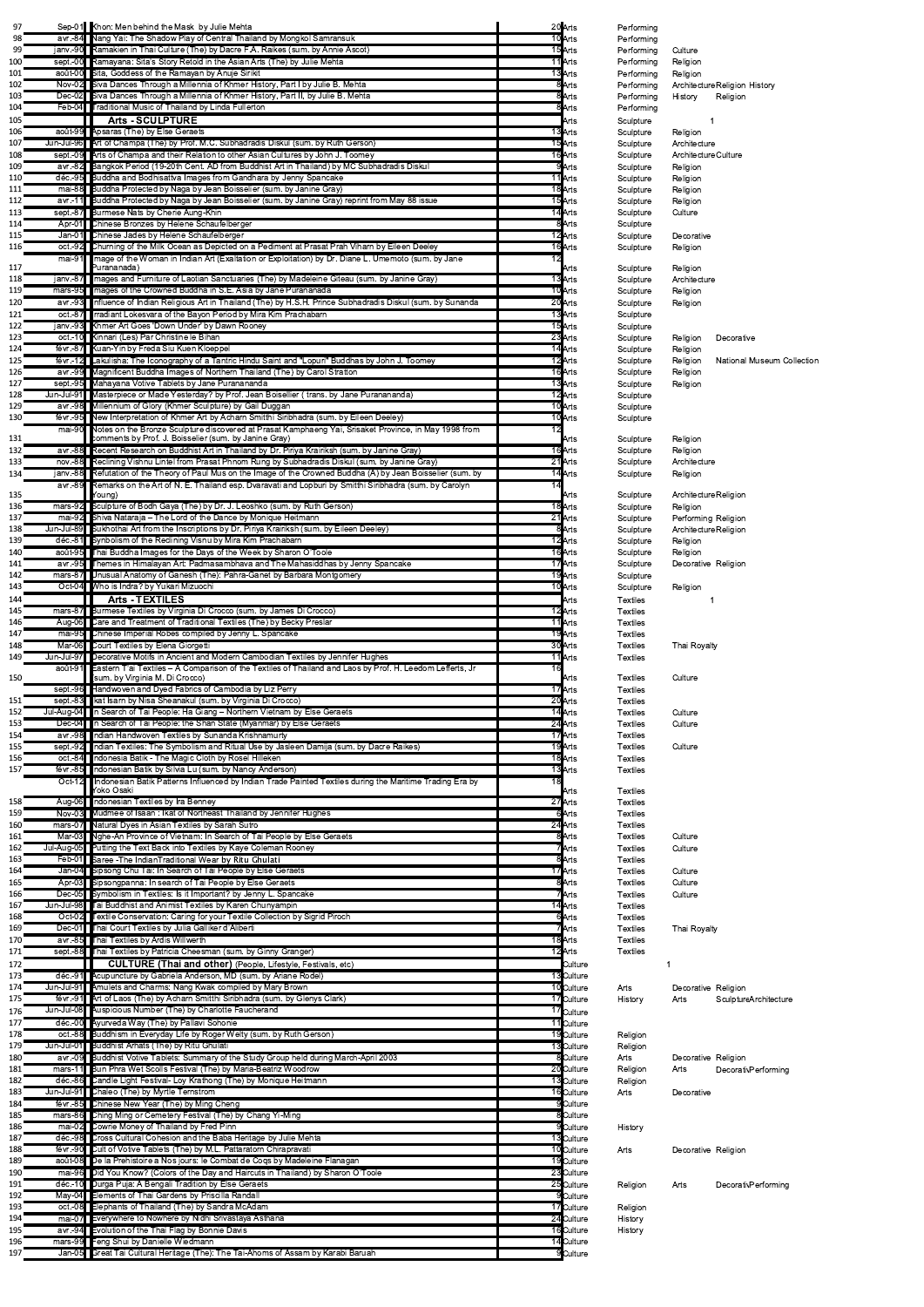| 198        |                           | févr.-09 Heart of the Korean Way of Tea (The): The Way of Universal Peace by John J. Toomey                                                                                                                              |    | 12 Culture               | Arts                      | Performing           |                                   |
|------------|---------------------------|--------------------------------------------------------------------------------------------------------------------------------------------------------------------------------------------------------------------------|----|--------------------------|---------------------------|----------------------|-----------------------------------|
| 199        | $mai-91$                  | janv.-86 Hilltribe Costumes by Gerri Williams and Rosemarie Sutan Tanon<br>Image of the Woman in Indian Art (Exaltation or Exploitation) by Dr. Diane L. Umemoto (sum. by Jane                                           |    | 15 Culture               | Arts                      | <b>Textiles</b>      |                                   |
| 200        |                           | Purananada)                                                                                                                                                                                                              |    | Culture                  | Arts                      | Sculpture Religion   |                                   |
| 201        |                           | Aug-06 In Assam: In Search of Tai People by Else Geraets                                                                                                                                                                 |    | 17 Culture               | History                   |                      |                                   |
| 202        |                           | nov.-83 Islamic Calligraphy by Ruth Gerson                                                                                                                                                                               |    | 15 Culture               | Arts                      | Decorative           |                                   |
| 203<br>204 |                           | févr.-12 Kali - Mother Goddess and Divine Mother by Else Geraets<br>déc.-88 Karen (The) by Ginny Granger                                                                                                                 |    | 7 Culture<br>11 Culture  | Religion                  | Arts                 | Decorative                        |
|            |                           | juin-13 Kerala in a Festive Mood by Else Geraets                                                                                                                                                                         |    | 16 Culture               | Religion                  | Arts                 | Decorative                        |
| 205        |                           | Sep-01 Khon: Men Behind the Mask by Julie Mehta                                                                                                                                                                          |    | 20 Culture               | Arts                      | Performing           |                                   |
| 206        |                           | sept.-86 Lawa (The) by Ruth Gerson                                                                                                                                                                                       |    | 17 Culture               |                           |                      |                                   |
| 207<br>209 |                           | janv.-96 Lo Ching Cha - The Giant Swing Ceremony by Diana Cooper<br>Nov-06 Loi Krathong by Dr Radhamadhab Dash                                                                                                           |    | 12 Culture<br>10 Culture | Arts<br>Religion          | Architecture         |                                   |
| 210        |                           | May-02 Magical Tattoos and the Rishi Cult by Michael Shameklis (sum. by Julia West)                                                                                                                                      |    | 5Culture                 |                           |                      |                                   |
| 211        |                           | déc.-08 Migration of Tai Groups Living in Lan Na by Yoko Osaki                                                                                                                                                           |    | 2 <b>C</b> ulture        | History                   |                      |                                   |
| 212        |                           | Feb-06 Oldest Known Symbol - The Unknown Story (The) by Nancy Rundhammer<br>Jan-12 Om Namah Shiva by Else Geraets                                                                                                        |    | 8Culture                 | Religion                  | History              |                                   |
| 213<br>214 |                           | Aug-84 Ordination of a Monk in Thailand (The) by James Di Crocco                                                                                                                                                         |    | 20 Culture<br>20 Culture | Religion<br>Religion      | Arts                 | Sculpture Architecture            |
| 215        |                           | Jun-Jul-86 Origin of the Tais (The) by James di Crocco                                                                                                                                                                   |    | 15 Culture               | History                   |                      |                                   |
| 216        |                           | mai-10 Paying Homage to the Nats A Burmese Sub-Culture by Else Geraets                                                                                                                                                   |    | 21 Culture               | Arts                      | Performing Religion  |                                   |
| 217        | mai-97 $\blacksquare$     | Peranakans (The) by Delia Oakins<br>févr.-97 Royal Elephant National Museum (The) by Cornelia Addicks                                                                                                                    |    | 10 Culture<br>18 Culture |                           |                      |                                   |
| 218<br>219 |                           | avr.-11 Royal Ploughing Ceremony by Jiraporn Usanakornkul                                                                                                                                                                |    | 20 Culture               | Arts<br>History           | Thai Royalty         | Architecture Thai Royalty         |
| 220        |                           | Dec-06 Sanpraphoom: The Spirits in the Spirit Houses by Marisa Cranfill                                                                                                                                                  |    | 12 Culture               | Arts                      | Architecture         |                                   |
| 221        | janv. 11                  | Search of Kathina (In) by Mikki Kanatoko                                                                                                                                                                                 |    | 24 Culture               | Religion                  | Arts                 | <b>Textiles</b>                   |
| 222        | $d$ éc.-85                | déc.-07 Search of Tai People through the LI in Hainan by Else Geraets<br>Silom Road (On): The Navaratri and Dusserah Celebration at Sri Mariamman Temple by Monique Heitmann                                             |    | 10 Culture               | Arts                      | <b>Textiles</b>      |                                   |
| 223<br>224 |                           | févr.-87 Skin of the Tiger (The): Khaw Soo Cheang by Bonnie Sri Fueng Fung                                                                                                                                               |    | 22 Culture<br>19 Culture | Religion                  |                      |                                   |
| 225        |                           | avr.-07 Songkran: The Thai New Year by Radhamadhab Dash                                                                                                                                                                  |    | 23 Culture               | History<br>Religion       |                      |                                   |
| 226        |                           | nov.-99 Spreading the Joy of Light (Diwali Festival) by Julie Mehta                                                                                                                                                      |    | 10 Culture               | Religion                  |                      |                                   |
| 227        |                           | Apr-03 Sri Thanonchai: A Thai Folk Hero by Julia West                                                                                                                                                                    |    | 14 Culture               |                           |                      |                                   |
| 228<br>229 |                           | avr.-83 Story of Songkran (The) by Mira Kim Prachabarn<br>avr.-08 Swing Festival (The) by Monique Heitmann (update of Jan 86 newsletter issue)                                                                           |    | 14 Culture<br>8 Culture  |                           |                      | Architecture                      |
| 230        |                           | janv.-86 Swing Festival (The) by Monique Heitmann                                                                                                                                                                        |    | 10 Culture               | History<br>History        | Religion<br>Religion | Arts<br>Arts<br>Architecture      |
| 231        |                           | mars-90 Thai Amulets by Dr. Diane L. Umemoto (sum. by Jan Blank)                                                                                                                                                         |    | 12 Culture               | Arts                      | Decorative Religion  |                                   |
| 232        |                           | août-95 Thai Buddha Images for the Days of the Week by Sharon O'Toole                                                                                                                                                    |    | 16 Culture               | Arts                      | Sculpture Religion   |                                   |
| 233<br>234 |                           | avr.-86 Thai Calendar and Astrology by Sheila Nigro<br>Sep-06 Thai Wedding Ceremony (The) by Steve Bennett                                                                                                               |    | 19 Culture<br>13 Culture |                           |                      |                                   |
|            |                           | avr.-13 Tradition of Binding Feet in China (The) by Benedicte Van der Wielen                                                                                                                                             |    | 18 Culture               | Arts                      | Decorative History   |                                   |
| 235        |                           | janv.-90 Tradition of Tatooing (A) by Michael C. Shameklis                                                                                                                                                               |    | 12 Culture               | Arts                      | Decorative           |                                   |
| 236        |                           | déc.-90 Traditional Silver Jewelry: Cultures in Context by Dagmar Painter (sum. by Beverley Frankel)                                                                                                                     |    | 12 Culture               | Arts                      | Decorative           |                                   |
| 237<br>238 |                           | févr.-87 Understanding Tribal People in Depth by Paul Lewis (sum. by Ruth Gerson)<br>avr.-91 Uygurs - People of the Far Region of the Silk Road                                                                          |    | 11 Culture<br>21 Culture |                           |                      |                                   |
| 239        |                           | sept.-11 Viharna Sien - Pattaya's Pride by Carol Stephens                                                                                                                                                                |    | 33 Culture               | Arts                      |                      | Decorative Religion Sculpture     |
| 240        |                           | mai-94 Wai Kru Ceremonies for Dancers and Musicians by Dacre Raikes                                                                                                                                                      |    | 18 Culture               | Arts                      | Performing           |                                   |
| 241        | sept.-09                  | What other cultures were present in SE Asia before the 1st CE? What was the Mun River Culture by John J.<br>Toomey                                                                                                       | 23 | Culture                  | History                   |                      |                                   |
| 242        |                           | janv.-00 What's in a Day? by Hanna Ramm                                                                                                                                                                                  |    | 13 Culture               |                           |                      |                                   |
| 243        |                           | août-97 Mhat's in a Name? (Farang) retold by Irma Gustafsson                                                                                                                                                             |    | 16 Culture               |                           |                      |                                   |
| 244<br>245 |                           | Apr-05 White Elephants by Alison Butts<br><b>History</b>                                                                                                                                                                 |    | 17 Culture<br>History    | Thai Royalty              |                      |                                   |
| 246        |                           | févr.-11 500 Years: Europeans in Siam - Bibliography of related works in NMV Library by Francoise Vincent                                                                                                                |    | History                  |                           |                      |                                   |
|            | ianv.-11                  | 500 Years: Europeans in Siam - Europeans at the Court of Siam by Janine Gray (reprint from March 86 issue)                                                                                                               |    | History                  |                           |                      |                                   |
|            |                           |                                                                                                                                                                                                                          |    |                          |                           |                      |                                   |
| 247        |                           | août-08 Aesthetic, Humanistic, and Political Insights and Conjectures Gleaned from an Examination of the Pre-Thai Art                                                                                                    |    |                          |                           |                      |                                   |
| 248        |                           | of the Dvaravati by John Toomey                                                                                                                                                                                          |    | History                  | Religion                  | Arts                 | Sculpture                         |
| 249        |                           | août-88 Agrarian Revolt in the Kingdom of Ayutthaya (An) by Gilles Delouche (sum. by Elizabeth Dhe)                                                                                                                      |    | 20 History               |                           |                      |                                   |
| 250<br>251 |                           | avr.-93 Angkor by Gwyneth Chaturachinda<br>Mar-04 Art and History of the Bangkok Period by Ruth Gerson                                                                                                                   |    | 14 History<br>8 History  | Architecture<br>Arts      |                      | Architecture Sculpture Decorative |
| 252        |                           | févr.-91 Art of Laos (The) by Acharn Smitthi Siribhadra (sum. by Glenys Clark)                                                                                                                                           |    | 17 History               | Arts                      | Architecture         |                                   |
| 253        |                           | mars-09 Ayodhya: the City of Gods is Founded by Lynda O'Callaghan                                                                                                                                                        |    | 20 History               | Culture                   |                      |                                   |
| 254<br>255 |                           | Jan-04 Ayutthaya: a Historical Overview by Julia West<br>avr.-10 Background of Pra Raja Wang Derm by Jane Puranananda                                                                                                    |    | 8 History<br>14 History  | Architecture Thai Royalty |                      |                                   |
| 256        |                           | déc.-86 Beginnings of Democracy in Thailand by Bonnie Davis                                                                                                                                                              |    | 22 History               |                           |                      |                                   |
| 257        |                           | nov.-97 Borobudur by Jenny Spancake                                                                                                                                                                                      |    | 15 History               | Arts                      | Architecture         |                                   |
| 258<br>259 |                           | janv.-98 Champa in Perspective by Gwyneth Chaturachinda                                                                                                                                                                  |    | 11 History               |                           |                      |                                   |
| 260        |                           | déc.-93 Chasing the Spice Trade by Sarah McLean (sum. by Margaret Millard)<br>Jan-06 Cheong Fatt Tze Mansion: A House Less Ordinary by Sherry Kositkhun                                                                  |    | 16 History<br>10 History | Arts                      | Architecture         |                                   |
| 261        |                           | avr.-09 Christianity and Christian Missionaries in Siam by Dr. Olga Sonntag                                                                                                                                              |    | 16 History               | Religion                  |                      |                                   |
| 262        | mars-11                   | Christianity and Christian Missionaries in Siam by Dr. Olga Sonntag (reprint from Apr 09 issue)                                                                                                                          |    | 5History                 | Religion                  |                      |                                   |
| 263        | mai-99                    | Chronology of Buddhist Art in Thailand (A) by Dr Piriya Krairiksh                                                                                                                                                        |    | 6 History                | Religion                  |                      |                                   |
| 264<br>265 |                           | mai-89 Coronation Ceremony in Thailand (The), (Phra Raja Piti Borom Raja Pisek) reprint from May 85 issue<br>janv.-93 Dvaravati Culture of Central Thailand and Problems Relating to its Study by Pajrapongs Na Pombejra |    | 36 History<br>12 History | Thai Royalty<br>Religion  |                      |                                   |
|            | iuin-11                   | Elefantenrucken durch Siam (Auf)- Europaische Reisebrichte uber das alte Thailand par Cosimo Nocera                                                                                                                      |    |                          |                           |                      |                                   |
| 266<br>267 | Jul-Aug-11                | Part 1<br>Elefantenrucken durch Siam (Auf)- Les Voyagueurs et leurs recits par Cosimo Nocera Part 2                                                                                                                      |    | History<br>23 History    |                           |                      |                                   |
| 268        | $nov.-94$                 | European Contacts with the Kingdom of Ayutthaya by Dr Dhiravat Na Pombjra (sum. by Frances Brook)                                                                                                                        |    | 16 History               |                           |                      |                                   |
| 269        | $mars-86$                 | Europeans at the Court of Siam by Janine Gray                                                                                                                                                                            |    | 16 History               |                           |                      |                                   |
| 270        |                           | août-08 Events at the Front Palace 1885-1900 by Edward Van Roy                                                                                                                                                           |    | 5 History                | Thai Royalty Arts         |                      | Architect Nat Museum Collection   |
| 271<br>272 | $oct.-88$<br>$mars-89$    | Evolution of Thai Money (The) by Ronald Cristal (sum. by Delores Ciardelli)<br>Evolution of the Thai Flag (The) by Bonnie Davis                                                                                          |    | 10 History<br>12 History |                           |                      |                                   |
|            | mai-11                    | Footsteps of the Portuguese: A Visit to the Portuguese Embassy and Churches in Bangkok (In the) by                                                                                                                       | 18 |                          |                           |                      |                                   |
| 273        |                           | Catherine Porter                                                                                                                                                                                                         |    | History                  | Architecture Religion     |                      |                                   |
| 274<br>275 |                           | mars-91 Foreign Travellers of the Silk Road<br>mars-11 Foreigner's Accounts on Siam - Bibliography Selected Books from the Library by Francoise Vincent                                                                  |    | 20 History<br>15 History |                           |                      |                                   |
| 276        |                           | nov.-92 Forgotten Cities of the Indus Valley by Monique Heitmann                                                                                                                                                         |    | 14 History               |                           |                      |                                   |
| 277        |                           | Nov-04 Ghosts of the Glass Palace: the Last Days of the Burmese Monarchy by Michael Nash                                                                                                                                 |    | 7 History                |                           |                      |                                   |
| 278        | $oct.-08$<br>août-97      | Great Elephant Battles of Siam by J. Helene Dillman<br>Historical Data on Siamese-French Relationship Since 17 <sup>th</sup> C and Phaulkon's Descendents by Phythorn                                                    | 20 | 20 History               | Culture                   |                      |                                   |
| 279        |                           | Bhumadhorn                                                                                                                                                                                                               |    | History                  | Culture                   |                      |                                   |
| 280<br>281 |                           | janv.-87 History of Early Kingdoms in Thailand and Neighboring Countries (A) by Fumiko Boughey<br>mars-09 How the Swing was Introduced in Siam by William Hulscher                                                       |    | 18 History               |                           |                      | Architecture                      |
| 282        |                           | mai-09 Indus Valley Civilization by Dr. Olga Sonntag                                                                                                                                                                     |    | 18 History<br>13 History | Thai Royalty<br>Religion  | Arts<br>Culture      |                                   |
| 283        | $Sep-04$                  | Last King of Laos (The) by Peter Galloway                                                                                                                                                                                |    | 8 History                |                           |                      |                                   |
| 284        |                           | Mar-06 Mount Kailash The Soul of Tibet by Denise Tomecko                                                                                                                                                                 |    | 12 History               | Religion                  |                      |                                   |
| 285<br>286 | avr.-11<br>$nov.-87$      | Myth of Lake Chiamay Unravelled (The) by Dawn F. Rooney<br>Nagasma Yamada- A Japanese at the Court of Ayutthaya by Mr. Honsoda (sum. by Tomoko Kigami)                                                                   |    | 9 History<br>14 History  | Religion                  |                      |                                   |
|            | août-97                   | New Historical Data on Siamese-French Relationship Since 17 <sup>th</sup> C and Phaulkon's Descendents (Summary) by                                                                                                      | 20 |                          |                           |                      |                                   |
| 287        |                           | Phythorn Bhumadhorn                                                                                                                                                                                                      |    | History                  | Culture                   |                      |                                   |
| 288        | févr.- $95$<br>Jun-Jul-99 | New Interpretation of Khmer Art by Acharn Smitthi Siribhadra (sum. by Eileen Deeley)                                                                                                                                     |    | 10 History               | Arts                      | Architecture         |                                   |
| 289<br>290 | janv.-90                  | Overview of Ancient Kingdoms by Anne Paul and Ruth Gerson<br>Ramakien in Thai Culture (The) by Dacre F.A. Raikes (sum. by Annie Ascot)                                                                                   |    | 22 History<br>15 History | Culture                   | Arts                 | Performing                        |
| 291        | $Dec-01$                  | Rattanakosin Period and The Development of Bangkok (The) Part 1 by Julia West                                                                                                                                            |    | 12 History               | Culture                   | Thai Royalty         |                                   |
| 292        | janv.-02                  | Rattanakosin Period and the Development of Bangkok (The) Part 2 by Julia West                                                                                                                                            |    | 8 History                | Culture                   | Thai Royalty         |                                   |
| 293<br>294 | avr.-89                   | Royal Anthem and The National Anthem of Thailand (The) by Bonnie Davis<br>févr.-12 FRoyaume du Lan Na (Le) par Cosimo Nocera 1 ere partie                                                                                |    | 21 History<br>19 History | Culture                   |                      |                                   |
| 295<br>296 |                           | mars-12 Royaume du Lan Na (Le) par Cosimo Nocera 2 ere partie<br>May-12 Royaume du Lan Na (Le) par Cosimo Nocera 3 ere partie                                                                                            |    | 13 History<br>7 History  |                           |                      |                                   |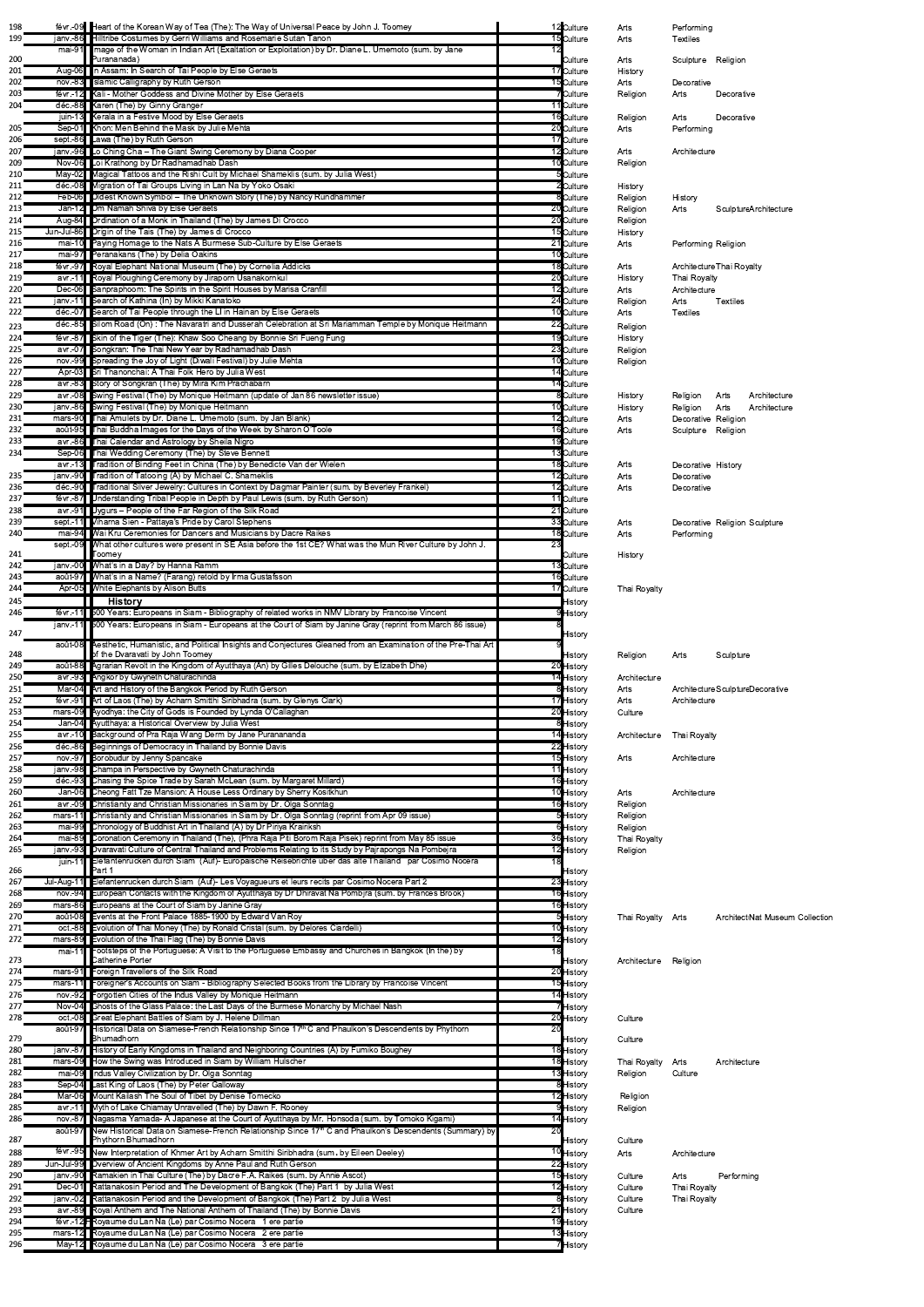| 297        |                       | Sep-05 Royaume du Lan Na (Le) Kingdom of Lan Na (The) par Nicolas Revire/by Nicolas Revire                                                                                                              | 11 History<br>Arts                                  | Architecture Sculpture                                         |
|------------|-----------------------|---------------------------------------------------------------------------------------------------------------------------------------------------------------------------------------------------------|-----------------------------------------------------|----------------------------------------------------------------|
| 298        |                       | avr./13 Rue de Brest- Bangkok/Rue de Brest- Bangkok par/by Jean-Pierre Joly<br>Jan-12 Siam A Fountainebleau (Le) par francoise Vincent                                                                  | 22 History<br>16 History                            |                                                                |
| 299        |                       | Jun-Jul-85 Siam to Thailand (From) by Jorges Orgibet (sum. by Rosemary Whitcraft)                                                                                                                       | 12 History                                          |                                                                |
| 300        |                       | févr.-86 Silk Routes Under the Kushans (The) by Cathy Lacoste                                                                                                                                           | 11 History                                          |                                                                |
| 301        |                       | août-12 Sri Lanka dans les Textes Anciens (L'Ile de) par Cosimo Nocera                                                                                                                                  | 9History                                            |                                                                |
| 302        |                       | juin-12 Sri Lanka "History abit like a Soap Opera" Part 1 by Mikki Kanatoko                                                                                                                             | 13 History                                          |                                                                |
| 303<br>304 |                       | juil.-12 Sri Lanka "History abit like a Soap Opera" Part 2 by Mikki Kanatoko<br>août-12 Sri Lanka "History abit like a Soap Opera" Part 3 by Mikki Kanatoko                                             | 16 History<br>21 History                            |                                                                |
|            |                       | Oct-12 Sri Lanka "History abit like a Soap Opera" A Tale of Two Cities by Mikki Kanatoko                                                                                                                | 22 History                                          |                                                                |
| 305        |                       | mars-82 Taksin and the Thonburi Period by Virginia Di Crocco                                                                                                                                            | 7History                                            |                                                                |
| 306        | août-09               | Oct-06 Travelling with Shadows: King Chulalongkorn's Journey to India by Nidhi S Asthana<br>What does the term Dong Son Culture (Red River Culture) refer to and what effects did it have in South East | 10 History<br>Thai Royalty                          |                                                                |
| 307        |                       | Asia by Heather Chappell                                                                                                                                                                                | Culture<br>History                                  |                                                                |
| 308        |                       | <b>NATIONAL MUSEUM COLLECTION</b> (notes on items on display)                                                                                                                                           | <b>Nat Museum Collection</b>                        |                                                                |
| 309        |                       | avr.-85 Art of Si Thep (The) by Prince Subhadradis Diskul (sum. by Rita Ringis)<br>févr.-02 Avalokitesvara by Anne Linvill                                                                              | 12 Nat Museum CArts                                 | Sculpture                                                      |
| 310<br>311 |                       | nov.-08 Avalokitesvara in Thai History by Yoan Bos                                                                                                                                                      | 18 Nat Museum C Religion<br>19 Nat Museum CArts     | Arts<br>Sculpture<br>Sculpture                                 |
| 312        |                       | May-04 Bencharong Wares by Gwyneth Chaturachinda (reprint from Dec. 1993 issue Pg. 9)                                                                                                                   | 22 Nat Museum CArts                                 | Ceramics                                                       |
| 313        |                       | déc.-08 Black and Gold Lacquer Work- Lai Rod Nam by Kate Low                                                                                                                                            | 17Nat Museum CArts                                  | Decorative                                                     |
| 314<br>315 | mars-91               | sept.-92 Bodhisattva Avolokitesvara (The) by Ruth Gerson<br>Bronze Fighting Cock by Myrtle Ternstrom                                                                                                    | 17 Nat Museum CArts<br>12 Nat Museum CArts          | Sculpture Religion<br>Decorative                               |
|            | $Dec-05$              | Bronze Miniaturen aus der Bangkok (Rattanakosin) Periode / Miniature Bronze Statues from the Bangkok                                                                                                    |                                                     |                                                                |
| 316        |                       | (Rattanakosin) Period von Margot Weinmann/by Margot Weinmann<br>Feb-06 Buddha Debout/Standing Buddha par/by Jean-Pierre Joly                                                                            | Nat. Museum CArts                                   | Sculpture                                                      |
| 317<br>318 |                       | nov.-09 Buddha Making Footprint by Deanna Masunaga                                                                                                                                                      | 16 Nat. Museum CArts<br>22 Nat Museum CArts         | Sculpture<br>Sculpture<br>Religion                             |
| 319        |                       | Jan-06 Buddha of Grahi (The) by Siew-Eng Koh                                                                                                                                                            | 18 Nat. Museum CArts                                | Sculpture                                                      |
| 320        |                       | déc.-11 Buddha Protected by Naga by Janine Gray                                                                                                                                                         | 15 Nat Museum CArts                                 | Religion<br>Sculpture                                          |
| 321<br>322 |                       | mars-07 Buddhapada: Footprints of the Buddha by Kirstin McGregor<br>Dec-04 Crowned Buddha viewed through the artistic traditions of Prasat Phimai (The) by Terry O'Donnell Parsons                      | 10 Nat Museum CArts<br>29 Nat Museum CReligion      | Sculpture Religion<br>Arts<br>Sculpture                        |
| 323        | mai-84                | Dharmacakra in Thailand (The) by Monique Heitmann                                                                                                                                                       | 22 Nat Museum CArts                                 | Architecture Religion                                          |
| 324        |                       | août-92 Dharmachakra (Wheel of the Law) and Deer compiled by Andrea Berkamn                                                                                                                             | 16 Nat Museum CArts                                 | Architecture Religion                                          |
| 325        | $oct.-84$             | <b>Distinguishing Pedestals of Phayao School of Sculpture (The) by Surasak Srisam-ang</b>                                                                                                               | 10 Nat Museum CArts                                 | Sculpture                                                      |
| 326<br>327 | mars-93               | Dvaravati Buddha Image by Gwyneth Chaturachinda<br>juil.-12 Early Dvaravati Buddha Image by Ines Ehrlich                                                                                                | 11 Nat Museum CArts<br>10 Nat Museum CReligion      | Sculpture<br>Religion<br>Arts<br>Sculpture                     |
| 328        |                       | Apr-04 Ekamukhalinga                                                                                                                                                                                    | 19 Nat. Museum CArts                                | Sculpture Religion                                             |
| 329        |                       | nov.-85 Ekamukhalinga (An) in the National Musueum of Bangkok by Isabelle Deron                                                                                                                         | 20 Nat Museum CArts                                 | Sculpture Religion                                             |
| 330        |                       | janv.-10 Engraved Stone Slab, Sukothai Period: No 23 the Bhiojajania Jataka by Heather Chappell                                                                                                         | 24 Nat Museum CArts                                 | Sculpture Religion                                             |
| 331<br>332 |                       | Jun-Jul-98 Exhibition of Hun Wang Na - Viceregal Puppets (The)<br>sept.-84 Faberge Work in the National Museum Bangkok: Phra Khew by Penpan Jarernporn                                                  | 13 Nat Museum CArts<br>10 Nat Museum CArts          | Decorative<br>Sculpture Religion                               |
|            |                       | Jun-Jul-06 Figurines de la Maternité – Epoque Sukhothaï/Mother and Child Figurines Sukhothai Period par/by Isabelle                                                                                     |                                                     |                                                                |
| 333        |                       | Depaty<br>avr.-10 Gandhara Style, Buddha Image by Donna Hartke                                                                                                                                          | Nat. Museum CArts                                   | Sculpture Ceramics                                             |
| 334<br>335 |                       | févr.-91 Ganesha by Maria Brill                                                                                                                                                                         | 17 Nat Museum CArts<br>14 Nat Museum CArts          | Sculpture Religion<br>Sculpture Religion                       |
| 336        |                       | sept.-11 Ganesha: Lord of Fine Arts by John J Toomey                                                                                                                                                    | 24 Nat Museum CArts                                 | Religion<br>Sculpture                                          |
| 337        |                       | mai-11 Garuda Seizing Naga by Benedicte Van der Wielan                                                                                                                                                  | 24 Nat Museum CArts                                 | Sculpture Architect Religion                                   |
| 338<br>339 |                       | sept.-10 Girl-Fruit-Tree (The) by Eva Linow-Wauschkun<br>déc.-92 Gupta Period Buddha Image by Sharon O'Toole                                                                                            | 20 Nat Museum CArts<br>12 Nat Museum CArts          | Decorative Painting ArchitectureReligion<br>Sculpture Religion |
| 340        |                       | mars-84 Have You Seen This Jar? by Dawn F Rooney                                                                                                                                                        | 16 Nat Museum CArts                                 | Ceramics                                                       |
| 341        |                       | mai-00 Hevajra by Marie-Noelle Savin                                                                                                                                                                    | 22 Nat Museum CArts                                 | Sculpture Religion                                             |
| 342<br>343 |                       | sept.-90 History of the National Museum Bangkok by Robyn Bodycoat<br>Jul-Aug-04 Indra and the Three Stringed Lute: Bronze Sculpture                                                                     | 15 Nat Museum C History                             |                                                                |
| 344        |                       | mai-91 Irradiant Lokesvara excerpts from an article written by Mira Kim Prachabarn                                                                                                                      | 25 Nat. Museum CArts<br>9Nat Museum CArts           | Sculpture<br>Sculpture<br>Religion                             |
| 345        |                       | avr.-91 Jataka Engraved on Stone Slab by Ruth Gerson                                                                                                                                                    | 11 Nat Museum CReligion                             | Architecture<br>Arts                                           |
| 346        |                       | Sep-04 Kinnara by Kaisa Pudas                                                                                                                                                                           | 20 Nat Museum CArts                                 | Decorative SculptureReligion                                   |
| 347        |                       | août-08 Kinnari Mythology by Denise Breschini (also reprinted Pg. 18 in Dec-12 issue)<br>Nov-12 Kor Khor Lottery or "Huai" Lottery by Lorraine Langley                                                  | 22 Nat Museum CArts<br>24 Nat Museum (Arts)         | Sculpture Religion Decorative<br>DecorativHistory<br>Culture   |
| 348        |                       | déc.-85 Kraak Porcelain by Dawn Rooney                                                                                                                                                                  | 17Nat Museum CArts                                  | Ceramics                                                       |
| 349        |                       | Oct-04 Lion Dogs by Kathy Barnett                                                                                                                                                                       | 23 Nat Museum CArts                                 | Decorative                                                     |
| 350        |                       | Jun-Jul-09 Magic of the Palace Puppets (The) by Sharon Goldhawk                                                                                                                                         | 17Nat Museum CArts                                  | Decorative                                                     |
| 351<br>352 |                       | janv.-91 Mahayana Votive Tablets by Jane Purananada<br>janv.-94 Mother-of-Pearl Collection (The) by Dorothy Callahan                                                                                    | 12 Nat Museum CReligion<br>12 Nat Museum CArts      | Arts<br>Sculpture<br>Decorative                                |
| 353        |                       | oct.-86 Mother-of-Pearl Treasure (A) by Diana-Lee Simon                                                                                                                                                 | 20 Nat Museum CArts                                 | Decorative                                                     |
| 354        |                       | févr.-99 National Museum's Spirit House (The) by Sharon O'Toole                                                                                                                                         | 12 Nat Museum CArts                                 | Architecture                                                   |
| 355        | janv.-99<br>$oct.-90$ | Pachyderm of Perfection (A) by Roselyne Tight<br>Pala Sena Sculptures in the Bangkok National Museum by M.L. Pattratorn Chirapravati (sum. by Tara Srinidhi)                                            | 15 Nat Museum CArts                                 | Sculpture                                                      |
| 356        |                       |                                                                                                                                                                                                         | Nat Museum CArts                                    | Sculpture Religion                                             |
| 357        |                       | déc.-09 Phra Buddha Sihing by Marianne Geagea                                                                                                                                                           | 17 Nat Museum CArts                                 | Sculpture                                                      |
| 358<br>359 |                       | July-Aug-92 Phra Buddha Sihing Image (The) compiled by Barbara Sonnenblick<br>Nov-04 Phra Vechayant Ratcharoth- The Great Funeral Chariot by Sandy Caust                                                | 17 Nat Museum CArts<br>22 Nat Museum C Thai Royalty | Sculpture Religion<br>Culture                                  |
| 360        |                       | mars-84 Recent Acquisition from Ban Chiang (A): A Bronze Torque by Somchai Na Nakhonphanom                                                                                                              | 12 Nat Museum CArts                                 | Decorative                                                     |
| 361        |                       | Jul-Aug-93 Reclining Vishnu by Barbara Sonnenblick                                                                                                                                                      | 16 Nat Museum CArts                                 | Architecture                                                   |
| 362<br>363 |                       | Feb-05 Reclining Vishnu in the Cycle of the Universe by Sally Sherfey<br>janv.-08 Red House (The) by Alan Needleman                                                                                     | 32 Nat. Museum CArts                                | Sculpture Religion                                             |
| 364        |                       | avr.-87 Red House (The) by Yvonne Smith                                                                                                                                                                 | 13 Nat Museum CArts<br>11 Nat. Museum CArts         | Architecture<br>History<br>Architecture History                |
|            |                       | mai-13 Roue de la Loi avec Gazelle - Dharmachakra par Carole Droguet Dugast                                                                                                                             | 16 Nat. Museum Collection                           | Sculpture<br>Religion Arts                                     |
| 365        |                       | juin-12 Royal Regalia and Depictions of the Ten Virtues of a Buddhist Dharmaraja (Exhibition NMB) by John J. Toomey                                                                                     | Nat. Museum CArts                                   | Sculpture DecorativPainting<br>Religion Thai RoyaltHistory     |
| 366        |                       | mai-92 Shiva Nataraja - The Lord of the Dance by Monique Heitmann (see note on Pg. 25 re. NM)                                                                                                           | 21 Nat Museum CArts                                 | Sculpture<br>Religion                                          |
| 367        |                       | févr.-02 Shiva Nataraja by Jenni Tozer                                                                                                                                                                  | 15 Nat Museum CArts                                 | Sculpture                                                      |
| 368        |                       | Feb-02 Shiva Nataraja-oldest of the known Gods in Hindu by Jenni Tozer                                                                                                                                  | 15 Nat Museum CReligion                             |                                                                |
| 369<br>370 |                       | janv.-08 Spirit House at the National Museum (The) by Alexandra Nordin<br>févr.-07 Sri Lankan Buddha Images in the National Museum Bangkok by Monique Heitmann                                          | 16 Nat Museum CArts<br>8Nat Museum CArts            | Architecture<br>Religion<br>Sculpture Religion                 |
|            |                       | mai-13 Statue de Ganesh par Nadege Freddi                                                                                                                                                               | 21 Nat Museum (Arts                                 | Sculpture Religion                                             |
| 371        |                       | juin-11 Table Screens in the Mother-of-Pearl Inlay Room of the National Museum by Shalindri Ranawana                                                                                                    | 22 Nat Museum CArts                                 | Decorative Religion History                                    |
| 372<br>373 |                       | janv.-95 Tamneak Daeng (The Red House) by Erika Daum-Karanitsch<br>sept.-86 Tang Dynasty Ceramic Horse (A) by Dawn F. Rooney                                                                            | 11 Nat Museum CArts<br>13 Nat Museum CArts          | Architecture<br>Ceramics                                       |
| 374        |                       | févr.-10 Tete du Bouddha en terre cuite, period Dvaravati par Francosie Armand                                                                                                                          | 19 Nat Museum CArts                                 | Sculpture Religion                                             |
| 375        |                       | Jan-05 Thai Lacquerwork Cabinets by Suelin Billingham                                                                                                                                                   | 23 Nat Museum CArts                                 | Decorative                                                     |
| 376<br>377 |                       | jany.-10 Thai Mother-of-Pearl Inlay: A (not so) "Minor" Art for Court and Closter by John J Toomey<br>Jul-Aug-11   Too Big a Footprint to Fill - Buddha Making Footprint" by Mikki Kanatoko             | 17 Nat Museum CArts<br>32 Nat Museum C(Arts         | Decorative                                                     |
| 378        |                       | mai-98 Tour of the Costumes and Textiles Room in the NM Bangkok                                                                                                                                         | 20 Nat. Museum CArts                                | Religion<br>History Sculpture<br><b>Textiles</b>               |
|            | avr.-12               | Toward a Better Understanding of the Chinese Tea Ceramics in the National Museum Bangkok Based on the                                                                                                   |                                                     |                                                                |
| 379        | mai-12                | Heart of Chinese Tea History & Practice by John J. Toomey<br>Toward a Better Understanding of the Chinese Tea Ceramics in the National Museum Bangkok Based on the                                      | National MuseuArts                                  | Ceramics Decorative                                            |
| 380        |                       | Heart of Chinese Tea History & Practice Part 2 by John J. Toomey                                                                                                                                        | National Museum Collection                          | Ceramics Decorative                                            |
| 381        |                       | déc.-98 Unusual Piece from Lan Na (An) by Roselyne Tight                                                                                                                                                | 18 Nat Museum CArts                                 | Sculpture                                                      |
| 382<br>383 |                       | mai-82 Votive Tablets and "Ye Dhamma" inscriptions -the Creed of Buddhism by Mira Kim Prachabarn<br>févr.-09 Wheel of Law (The) by Paula Erdmann-Purdy                                                  | 7Nat Museum CArts<br>19 Nat Museum CArts            | Decorative Religion<br>Architecture Religion                   |
| 384        |                       | Oct-03 Wheel of the Law (The): In the Dvaravati Room by Yukari Mizuochi                                                                                                                                 | 14 Nat Museum CArts                                 | Architecture Religion                                          |
| 385        |                       | sept.-94 Mhere Are They? The Discovery of the 'Missing' Sculpture by Ruth Gerson                                                                                                                        | 22 Nat Museum CArts                                 | Sculpture                                                      |
| 386        |                       | <b>RELIGION</b>                                                                                                                                                                                         | Religion                                            |                                                                |
| 387<br>388 | $Oct-04$              | déc.-86 32 Superior Marks of Buddha (The) (Mahapurusha Lakshana) by Janine Gray<br>Abbot's Cremation and the Hatsadiling (The) by Carol Stratton                                                        | 19 Religion<br>Arts<br>19 Religion<br>Arts          | Sculpture<br>Sculpture                                         |
|            |                       | mars-13 About Western Buddhist Monks and Theravada Forest Monasteries by Cosimo Nocera                                                                                                                  | 14 Religion<br>History                              |                                                                |
| 389        |                       | sept.-86 Aum by Joan French                                                                                                                                                                             | 21 Religion                                         |                                                                |
| 390        |                       | mars-98 Basic Concepts of Taoism (The) by Danielle Wiedmann                                                                                                                                             | 11 Religion<br>Culture                              |                                                                |